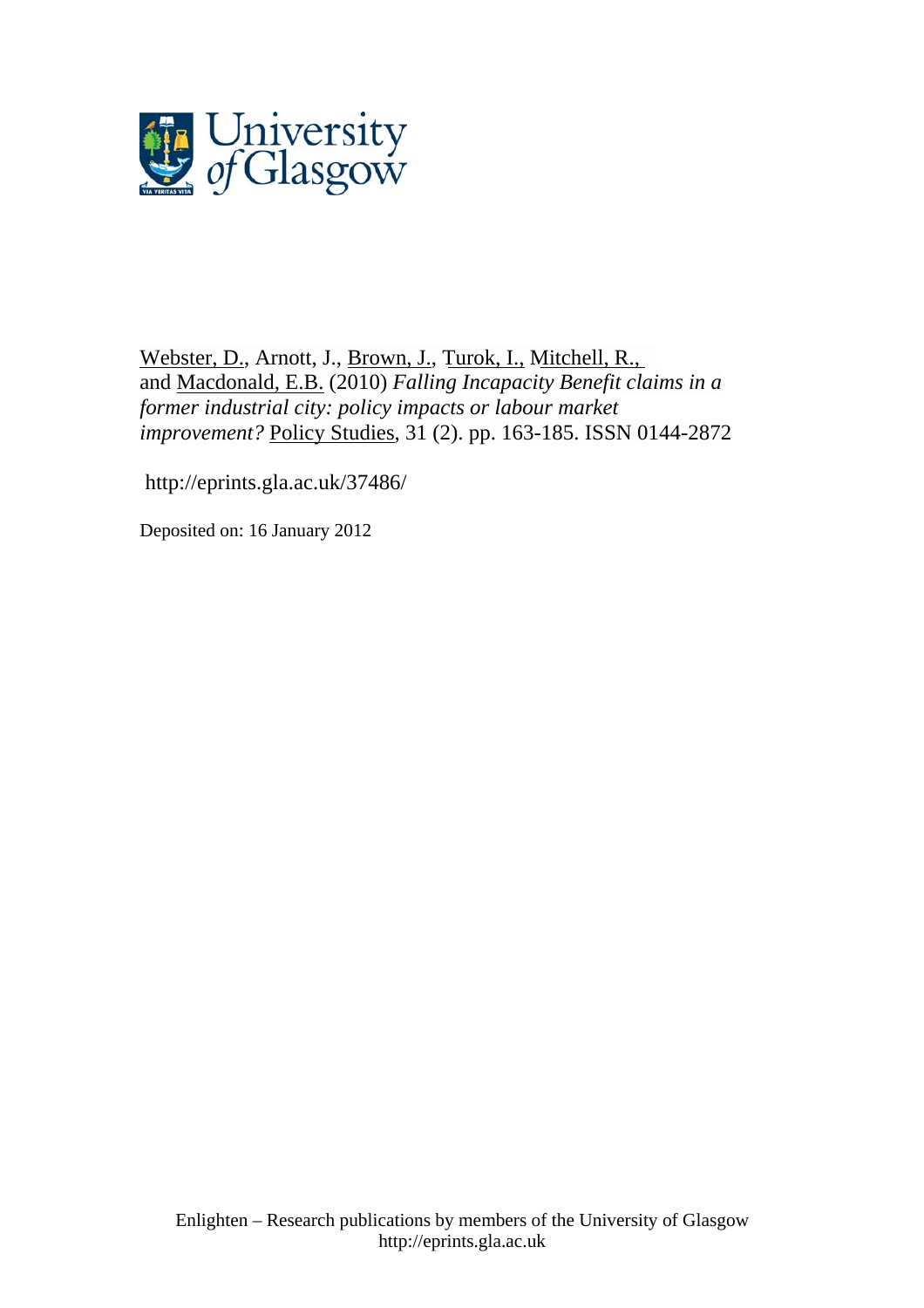# **Falling Incapacity Benefit claims in a former industrial city: policy impacts or labour market improvement?**

David Webster\*  $1, 2$ , James Arnott<sup>2</sup>, Judith Brown<sup>3</sup>, Ivan Turok<sup>1</sup>, Richard Mitchell<sup>3</sup> and Ewan B. Macdonald $3$ 

*1 Department of Urban Studies, University of Glasgow, Glasgow, Scotland; 2 Development and Regeneration Services, Glasgow City Council, Glasgow, Scotland (writing in a personal capacity); <sup>3</sup> Public Health and Health Policy Section, University of Glasgow, Glasgow, Scotland* 

*(Received 3 June 2009; final version received 8 September 2009)* 

## **ABSTRACT**

This article provides an in-depth study of Incapacity Benefit (IB) claims in a major city and of the factors behind their changing level. It relates to the regime prior to the introduction of the Employment and Support Allowance in 2008. Glasgow has had one of the highest levels of IB in Britain with a peak of almost one fifth of the working age population on IB or Severe Disablement Allowance (SDA). However over the past decade the number of IB claimants in Glasgow, as in other high claiming areas, has fallen at a faster rate than elsewhere, and Glasgow now has twice the national proportion of working age people on IB/SDA rather than its peak of three times. The rise in IB in Glasgow can be attributed primarily to deindustrialisation; between 1971 and 1991, over 100,000 manufacturing jobs were lost in the city. Policy response was belated. Lack of local statistics on IB led to a lengthy delay in official recognition of the scale of the issue, and targeted programmes to divert or return IB claimants to work did not begin on any scale until around 2004. Evidence presented in the article suggests that the reduction in claims, which has mainly occurred since about 2003, has been due more to a strengthening labour market than to national policy changes or local programmes. This gives strong support to the view that excess IB claims are a form of disguised unemployment. Further detailed evaluation of on-going programmes is required to develop the evidence base for this complex area. However, the study casts some doubt on the need for the post-2006 round of IB reforms in high-claim areas, since rapid decline in the number of claimants was already occurring in these areas. The article also indicates the importance of close joint working between national and local agencies, and further development of local level statistics on IB claimants.

**Keywords:** Incapacity Benefit; unemployment; disguised unemployment; deindustrialisation; labour market statistics; Glasgow.

\*Corresponding author. Email: david.webster@glasgow.ac.uk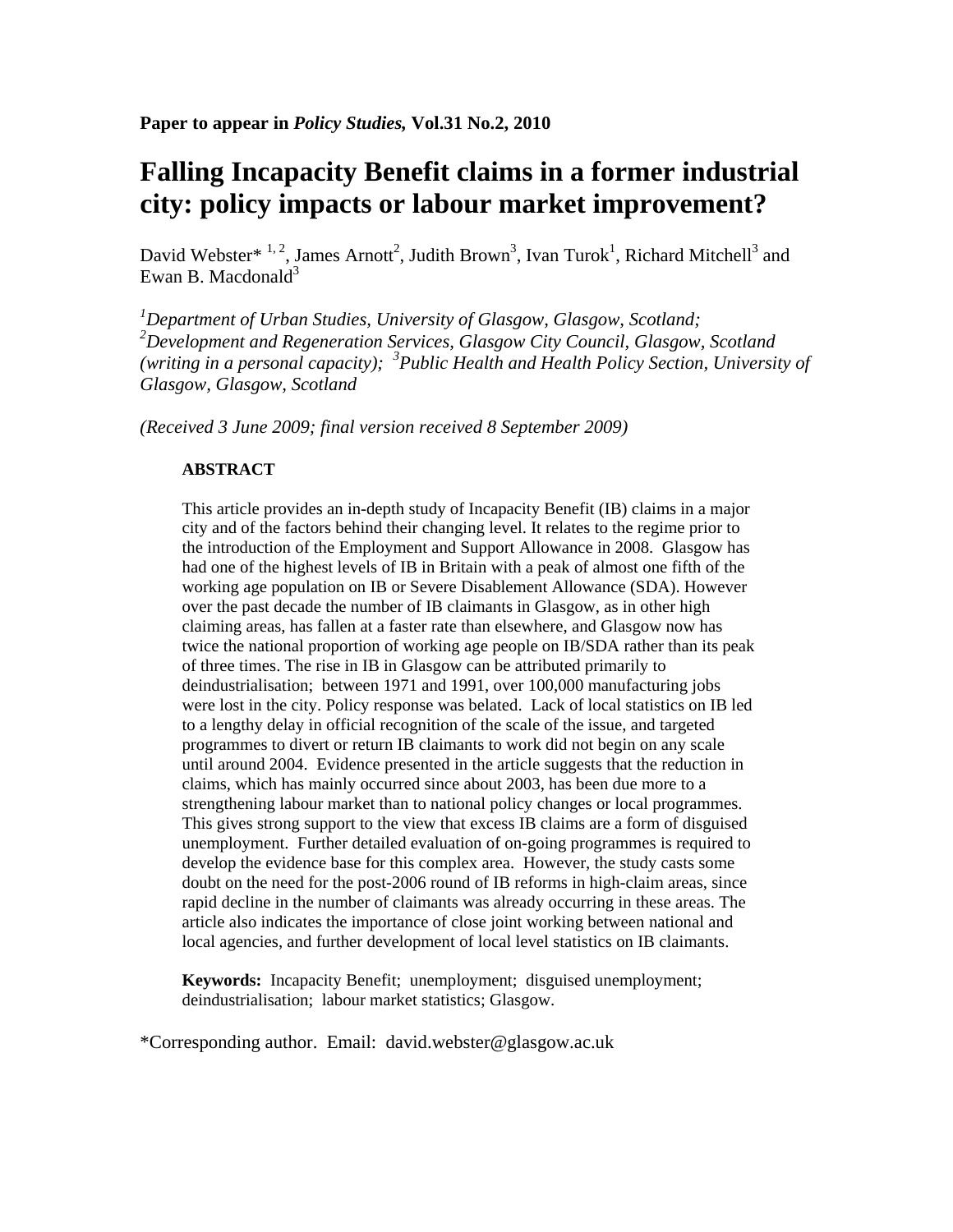#### **Introduction**

It is well known that Incapacity Benefit (IB) claims have been concentrated in particular places, and that these are almost exclusively former industrial or mining areas. Less well-known is that all of the areas with high levels of claim have seen large falls in their stock of claimants in the most recent half decade. The purpose of this article, which relates to the regime prior to the introduction of Employment and Support Allowance in 2008, is to provide an in-depth study of the trajectory of Incapacity Benefit (IB) claims in one such area – the city of Glasgow - and to try to disentangle the effects of policies, programmes and changes in the labour market on claim levels. Glasgow is a good area to study as it has had (and continues to have) more IB claimants than any other local authority area. It is large enough for the Department for Work and Pensions (DWP) 5% sample data and other national sample-based data sources to provide a reliable picture of trends over time. Also, since 2002 it has had local programmes specifically aimed at getting IB claimants into work or moving them towards the labour market.

The article aims to throw light on the questions set out in the editors' introduction to this special issue: What are the main causes of the long-term rise in the number of people claiming IB? What will reduce the number of claimants? What is likely to deliver policy effectively and efficiently? It begins by describing the rise and fall of the stock of IB claimants in Glasgow, insofar as this can be done from the available data, and briefly considers the reasons for the rise. It then shows how the scale of movement on to IB by people who potentially could hold jobs was only belatedly recognised by central and local agencies, largely because of deficiencies in official statistics and in their interpretation. The next section traces the development in Glasgow of programmes to promote employment among IB claimants, showing that it was not until 2003 that there was convergence in the views on the issue of the three relevant levels of government, and not until 2004 that IB claimants were the prime target of any major programme. The article then moves on to consider the reasons for the fall in the stock of claimants since 2001 and especially since 2003. The way in which the total stock has fallen, in terms of in flows and out flows, age, sex and previous labour market status, is first outlined, using data for 2000-2007 inclusive specially provided to the authors by the DWP. Then the role of four different types of factors is considered: improvements in health, national changes in the IB regime, strengthening of the labour market, and local programmes. The article ends by drawing some conclusions.

#### **The rise and fall of Incapacity Benefit claims in Glasgow**

Data on long-term sickness benefit claims in Glasgow are available only from May 1995, just after Incapacity Benefit replaced Invalidity Benefit in April 1995. By this time, the number of working age claimants in the city within DWP's 'sick and disabled client group', which includes claimants of Severe Disablement Allowance (SDA) and Disability Living Allowance (DLA) as well as IB, had reached 76,300. This equated to one fifth (20.5 per cent) of the working age population (Figure 1), and was almost three times the Great Britain level. In relation to IB and SDA alone, the available figures suggest that total claimants in Glasgow peaked at about 19.4 per cent of the working age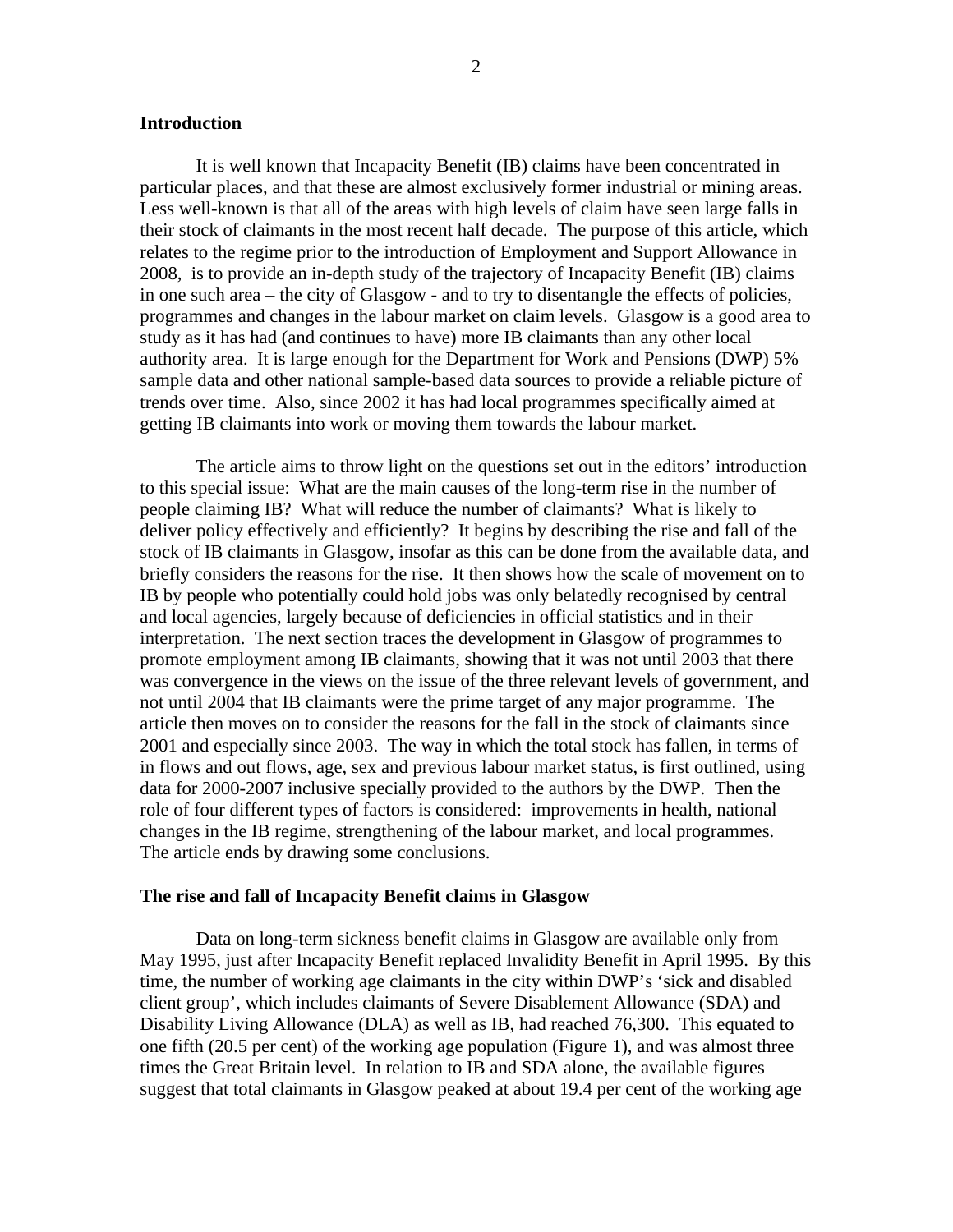population in early 1996. There was then a small fall until early 1998, followed by a plateau until early 2001, when a steady decline resumed, accelerating after mid-2003. By August 2008 IB/SDA claims had fallen to 12.7 per cent of the working age population, two-thirds of their peak level, although this was still about double the national rate. Like Manchester, Glasgow has a tight boundary which excludes some of its affluent suburbs, and this is one of the reasons for the city's high scores on various deprivation-related measures including IB claims.

#### INSERT FIGURE 1 ABOUT HERE

The time-path of Glasgow's IB/SDA claims since 1995 has been quite different from that of Great Britain as a whole. Nationally there has been little change in the proportion of the working age population claiming IB/SDA over this period, with a shallow peak of 7.5 per cent being reached in 2000-03 and only a slight decline of half a percentage point since then, to 6.9 per cent (Figure 1). However, all areas with high levels of claim have had large falls over the last decade. Across British local authorities, there is a strong relationship between the level of claims in 1999 and the proportionate fall since then (Figure 2). Glasgow's fall is more or less exactly what would be expected from this general relationship. While convergence of IB claim rates has already been noted in the literature at the regional level (McVicar 2006, Fig. 6), the scale and uniformity of the decline in high-claim areas has not.

#### INSERT FIGURE 2 ABOUT HERE

Although the precise time-path of Glasgow's long-term sickness benefit claims before 1995 cannot be tracked, it is clear that the city's high rate emerged after the 1970s. In the 1981 Census, the proportion of the city's over-16 non-retired population whose economic status was 'permanently sick' was relatively low at 3.6 per cent, but it had risen to 11.2 per cent in 1991.<sup>1, 2</sup> The rise in limiting long-term illness from 18.7 per cent of the whole population in 1981 to 26.2 per cent in 1991 was proportionally smaller.

The main reason for the huge growth in sickness benefit claims was the city's rapid deindustrialisation. The number of jobs in the city fell from 462,545 to 336,649 between 1971 and 1991, but within this, manufacturing jobs fell from 152,684 in 1971 to 48,911 in 1991. The city's loss of 51,190 manual jobs (as indicated by socio-economic group) between 1981 and 1991 was greater than that in the whole of the rest of Scotland (Webster 2000, pp.37-38). These changes in employment were due to a combination of the deindustrialisation affecting the national economy, together with specifically Scottish policies dating from the time of the Toothill Report of 1961 which moved manufacturing jobs out of Glasgow and steered inward manufacturing investment away from the city, particularly to the New Towns. Labour market accounts for the city for 1981-91 have shown how employment loss led largely to increased economic inactivity, including sickness, rather than to overt unemployment (Turok & Edge, 1999; Turok & Bailey, 2004).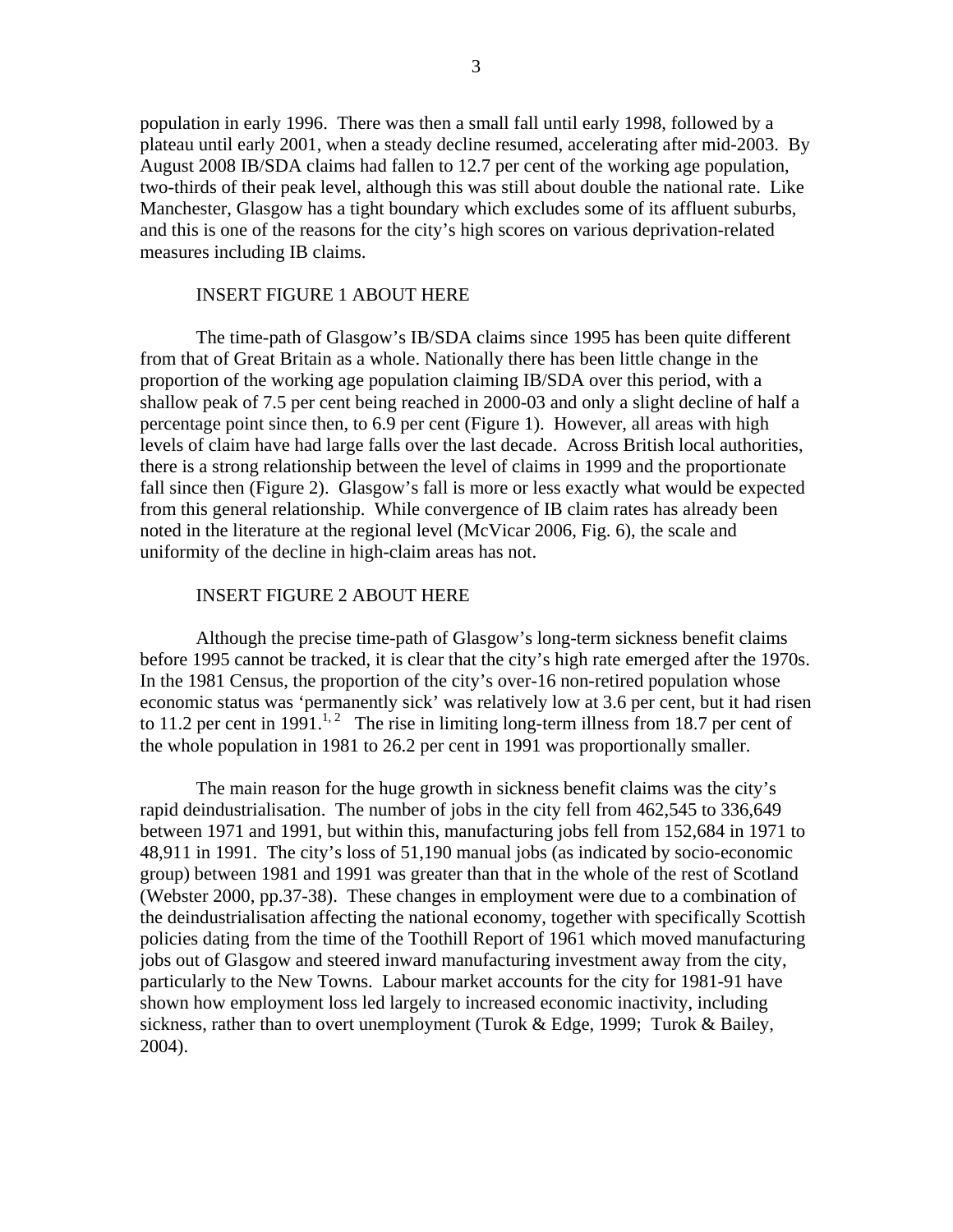Another factor also seems to have been significant. The efforts made by national agencies to move unemployed people with an entitlement on to Invalidity Benefit have been documented elsewhere (NAO 1989). In Glasgow, precisely because the employment position was so bad, a desire to maximise local incomes, coupled with the view that there was little prospect of improved employment, led to similar efforts by local agencies, in particular the then Strathclyde Regional Council (SRC). The Council's *Social Strategy for the Eighties* (1984, pp.30, 37) commented: 'The Council has attached a high priority to creating a Welfare Rights Service….The development of a Welfare Rights Service must now be augmented with a wider range of action on the protection and enhancement of incomes…'. This made sense at the time. The Council's later *Social Strategy for the Nineties* (1993, Topic Sheet 4) commented: 'It has been shown…that the work of the Council's welfare rights staff brings millions of pounds of extra benefits into the Region, almost all of which is spent locally helping to create, or sustain, a great many jobs'. Examination of contemporary SRC committee reports relating to the welfare rights service<sup>4</sup> indicates that Invalidity Benefits were by no means the main target for welfare rights activity, but this did include disability benefits campaigns, for example in 1991-92.

The reasons for the decline in claims since 1996 are the subject of this article.

#### **The development of local awareness of the issue**

Before considering the development of local policy responses to the rise in sickness benefit claims, it is important to realise that awareness of the scale of the issue developed only gradually. The then Department of Social Security published local statistics on the 'sick and disabled client group' and on IB/SDA claims for the first time only in 1999, starting with figures from November 1998 onwards. This was after the Glasgow peak was already past. Only in April 2002 were the figures extended back to 1995. They cannot be taken back further due to lack of postcoding in the original data.

The first statistical indication of the seriousness of the issue came during 1993, with publication of the results of the 1991 Census. The huge increase in economic inactivity due to sickness compared to 1981 was picked up by some analysts. Green (1994) highlighted the fact that in relation to inactivity among those aged 20-59, Glasgow had moved up from  $208<sup>th</sup>$  to  $10<sup>th</sup>$  among British local authorities between 1981 and 1991. By contrast, although Glasgow's Census unemployment rate was very high at 19.08 per cent, the city's rank had worsened only from  $7<sup>th</sup>$  to  $6<sup>th</sup>$ . Anticipating Beatty and Fothergill's analysis (see below), a paper by one of the present authors written in 1994 commented 'Taking into account the increase in permanently sick, true unemployment in Glasgow was about 29% overall in 1991' (Webster 1994, p.7). Whereas the 1993-96 Strategy of the local Glasgow Development Agency had mentioned only unemployment, its 1995-98 Strategic Plan commented (p.13): 'In the regeneration areas (of Glasgow) unemployment rates of 25% are not uncommon *and there have been unwelcome increases in rates of economic inactivity*' (emphasis added).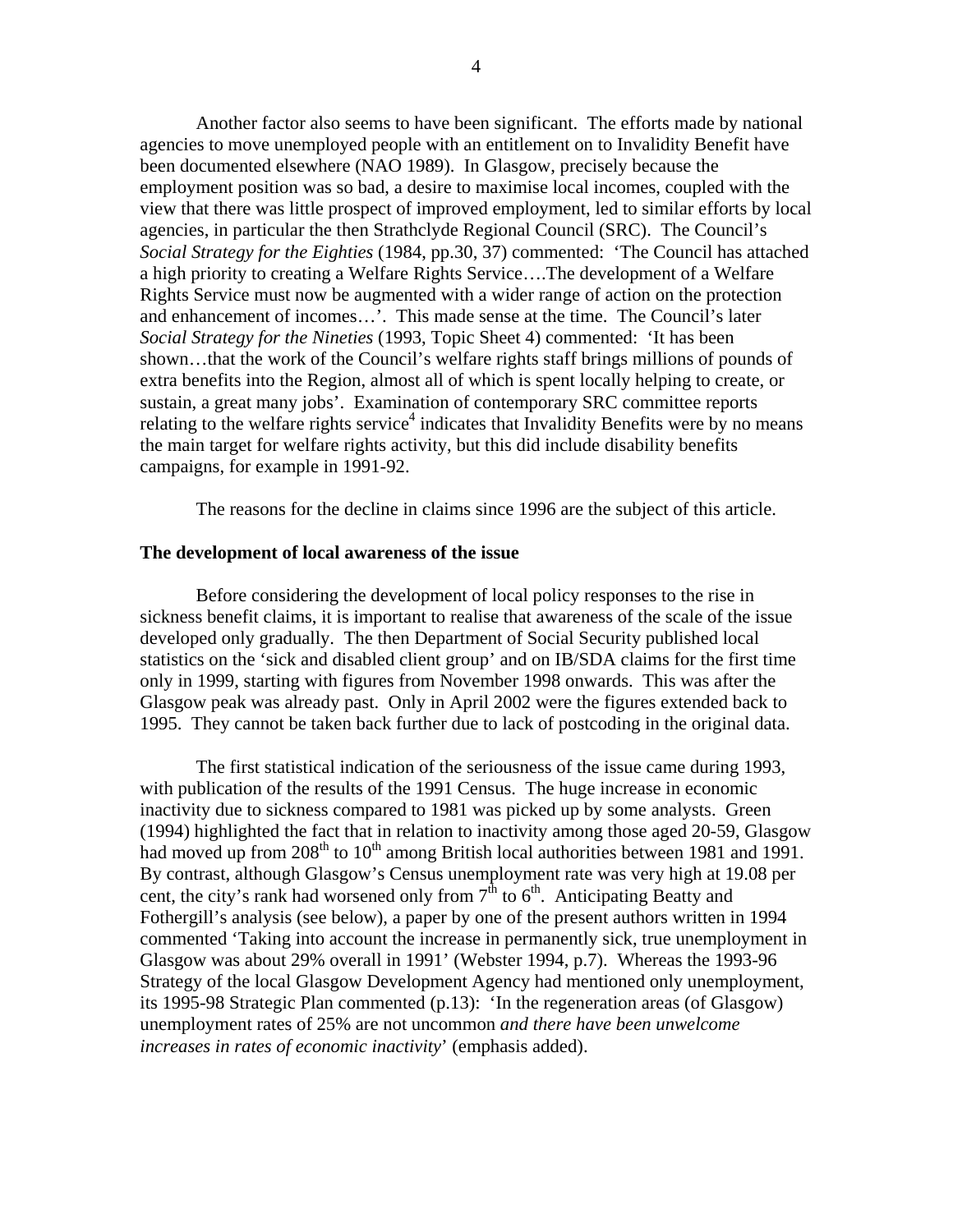The Royal Statistical Society's inquiry into the measurement of unemployment (Bartholomew 1995) led to a switch in focus of the British official statistics from the claimant count to the broader ILO unemployment measure, but it overlooked the issue of unemployment disguised as sickness. The key milestone was publication in 1997 of the first 'real unemployment' estimates (Beatty et al. 1997) by the team at Sheffield Hallam University who went on to develop a systematic theory that excess sickness claims represented a form of disguised unemployment (Beatty et al. 2000). This is referred to here as the 'Beatty-Fothergill thesis' or 'Beatty-Fothergill work'.

These 'real unemployment' estimates gave independent support to those within the city who were already trying to highlight the issue. These authors had gained access to DSS local statistics, which enabled them to make a firm estimate of Glasgow's real unemployment (for the pre-1996 boundary) at 30.6 per cent, ranking the city seventh out of the 409 British local authorities, and a little below Liverpool at 32.0 per cent. They subsequently produced two further sets of estimates, in 2002 and 2007. By 2007 their estimate of the city's 'real' unemployment had fallen to 14 per cent, although they still ranked Glasgow seventh in Great Britain.

In the 1990s, quangos dominated the local scene, but for the first time in 1998, the Glasgow Development Agency (the local branch of Scottish Enterprise) and the City Council set out to develop a joint economic strategy. The report of the initial conference held in July 1998 highlighted the issue of Glasgow's very low rates of economic activity but did not specifically mention IB. The following month however, a paper written for the Glasgow Alliance Social Inclusion Inquiry (McGregor 1998, pp.2, 6, 11) commented: 'the male non-employment rate has trebled (8% to 25%) between 1979 and 1994. This is reflected in the massive growth of working age adults on sickness and incapacity benefit….there is a major unemployed client group "hidden" on sickness and incapacity benefit....For everyone registered for JSA in Glasgow there is roughly *at least* another one of working age on sickness or incapacity benefit' (emphasis in original). At this point regular local statistics were not yet available, and we now know that the situation was far worse than this, with 67,000 working age claimants of IB/SDA in Glasgow at August 1998 compared to 27,063 on JSA – a ratio of almost 2.5 to one rather than one to one. In spite of this analysis, the Glasgow Alliance Strategy *Creating Tomorrow's Glasgow*, published in 1999, did not make any mention of the issue of economic inactivity or IB claims.

The first publication to highlight the extent of Glasgow's IB claims to a mass audience was an early report from the ESRC 'Cities' Programme (Bailey et al. 1999). This drew attention to the scale of the disparity in prosperity between Glasgow and Edinburgh. It received blanket coverage in the Scottish media, but was given a generally hostile reception by both central government and local agencies, who felt it gave insufficient emphasis to the improvement which had been achieved. Although it reported that over one fifth of Glasgow's working age men were on IB, the response by the chief executive of the Glasgow Development Agency referred once again only to long term unemployment (*The Herald* (Glasgow), 9 December 1999).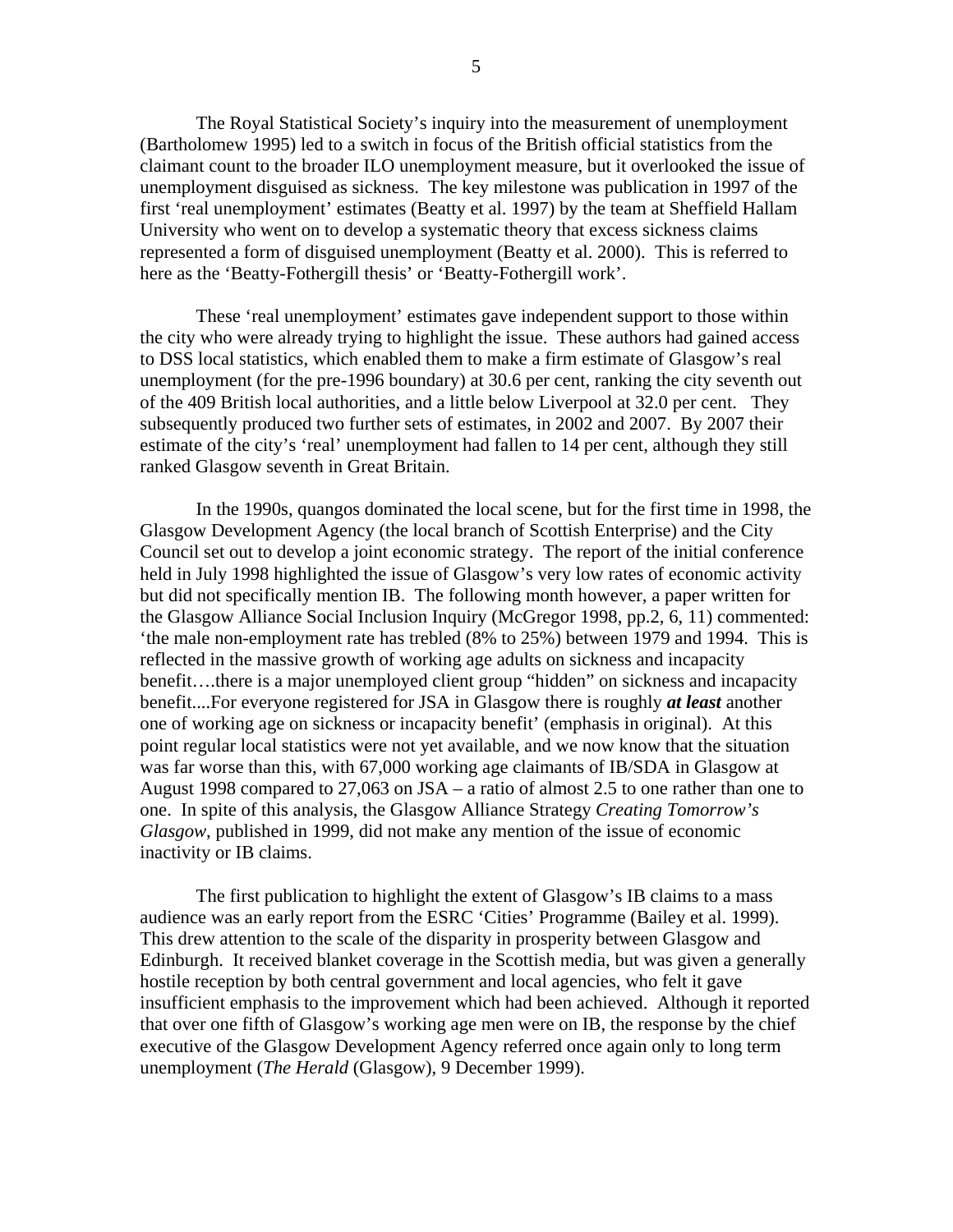However, by the time of the second joint city economic strategy in 2003, *Glasgow's Continuing Prosperity*, the reality of Glasgow's worklessness was well understood and the issue had moved to the foreground. 'The proportion of Glasgow's adult population who are workless….is equal to over 120,000 people. Of this, approximately 17% are on Job Seekers Allowance…., with the rest on various forms of health related benefits….or economically inactive. This degree of worklessness is a significant drag on the city's competitiveness and contributes directly to the economic and social exclusion of many local communities' (Glasgow Economic Forum 2003, p.4).

Use of the Labour Force Survey (now Annual Population Survey) to identify the proportion of the economically inactive population wanting to work was a significant step forward. Information at local authority level became routinely available in 2000, for 1999 onwards. An important study (McGregor et al. 2003), commissioned by a group of Glasgow agencies, provided the first local assessment of the proportion of Glasgow sickness claimants who might be brought into the labour market. Its conclusions were similar to those of the LFS. Of the non-JSA workless working age population of just over 90,000, comprising the sick and disabled client group in the DWP statistics plus 17,000 lone parents and a few others, it estimated that there were at least 10,000 people with an active approach to the labour market who felt it would be relatively easy to find work, and around another 25,000 interested in working but who felt it would be hard to find a job. This study benefited from interviews with workless people, but it had the disadvantage of being based on a relatively small sample (296) whose representativeness could not be established with certainty because it was recruited via local organizations working with jobless people.

It was not until publication of the present authors' work (Brown et al. 2007; Brown et al. 2008) that a full profile of the stock, on flow and off flow of Glasgow's IB/SDA claimants by age, sex, medical condition, length of claim and claimant status became available. Funded by the Glasgow Centre for Population Health, their papers were able to draw on statistics specially provided by the DWP. A further paper (Brown et al. 2009) provided a similar analysis for the most rapidly increasing category of claimant, those with 'mental and behavioural disorders'. Without data of this type it is difficult to target programmes effectively, and impossible to evaluate their effectiveness. Perhaps the most striking finding from these papers was how little the profile of Glasgow IB claimants differs from that of Scotland as a whole. For the most part, there are simply more claimants in every category. The most notable difference is that Glasgow has a higher proportion of 'credits only' claimants, who are not receiving any payment because they do not have the necessary National Insurance contribution record. This probably reflects Glasgow's worse employment history (Brown et al. 2008). Glasgow also has a higher proportion of claimants aged over 50, of people claiming for more than two years, and of claims on account of 'mental and behavioural disorders'. Within this category, the main reason for the excess in Glasgow compared to Scotland was 'other neurotic disorders' (Brown et al. 2009). In February 2007, whereas Glasgow had 1.8 times the Scottish proportion of working age population claiming due to mental and behavioural disorders, the ratio for 'other neurotic disorders' was 3.6 times, with 2.7 per cent of the city's working age population claiming for this reason.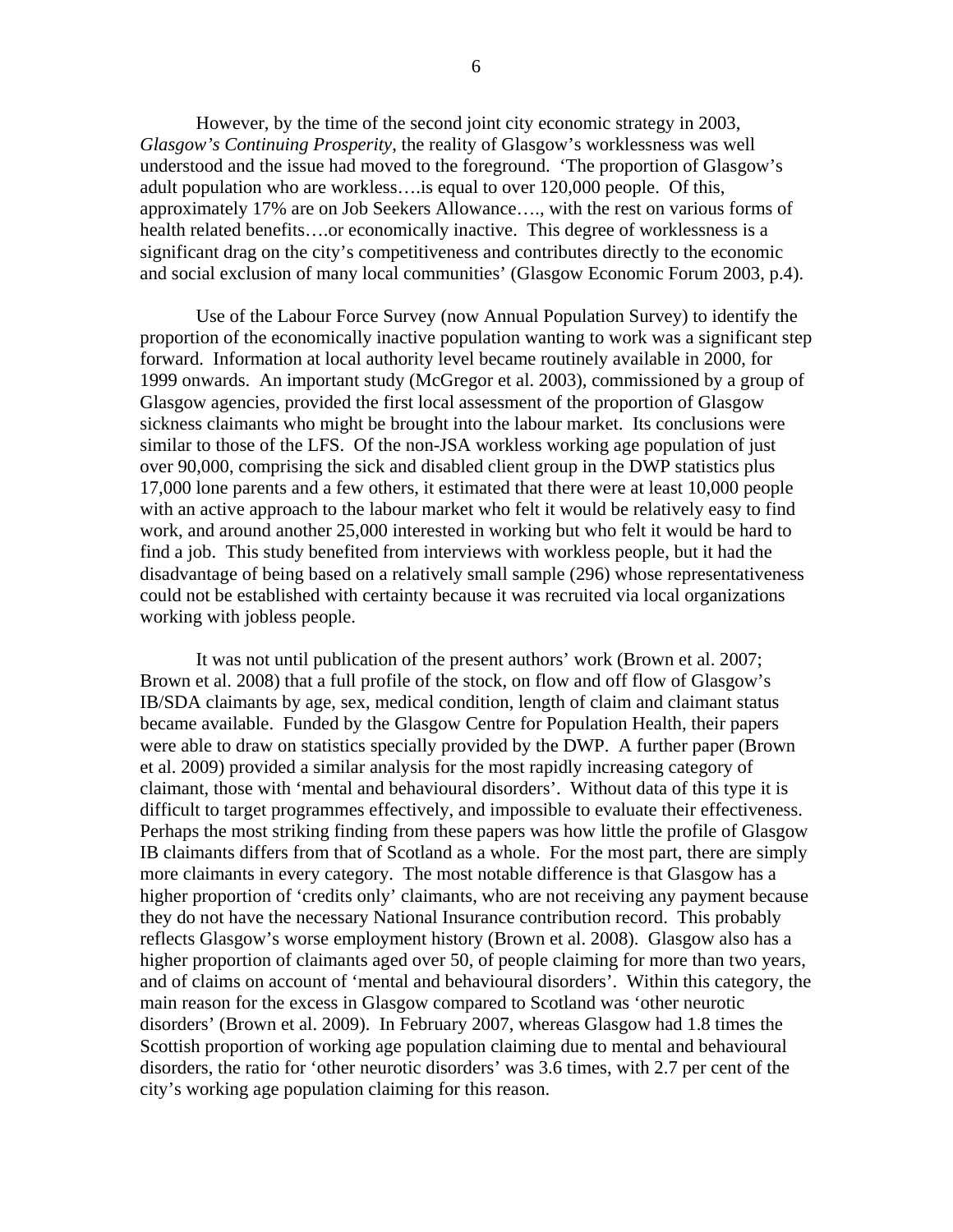#### **Development of the local policy response**

Policy response to the rise of IB claims in Glasgow involved three levels of government: the UK government (social security and employment policy); the Scottish Executive (from 1999) and before it the Scottish Office (economic development and training); and local agencies (Glasgow City Council and local branches of organizations such as Scottish Enterprise). It took the best part of a decade from first recognition of the problem for a unified approach to emerge.

The employment policies of the Labour government which came into office in May 1997 election had been worked out in opposition, in the absence of any awareness of the heavy geographical concentrations of IB claimants (the Beatty-Fothergill work was first published a mere two months before the 1997 election). The focus of the new government's UK-wide New Deal was primarily on young people aged 18-24 who were claimant unemployed over 6 months, for whom it was mandatory, and to a lesser extent on lone parents. It also included the long-term sick as a target group, but they attracted only a small share of the funding. There was an awareness of the geographical concentration of overt unemployment, and reflecting this, in December 1997 a Glasgow Employment Zone was launched, aimed at over-25s on JSA for over 12 months. A further Glasgow Zone was launched in June 2000, with a slightly wider remit for over-25s unemployed for over 18 months. By January 2002, the Glasgow Employment Zone had helped 1,730 people into sustained employment, and there were 776 current participants (Hansard, 10 May 2002, cols. 366W, 367W). Also in 2000, four Action Teams for Jobs were established in Glasgow. Once again, their main focus was on JSA claimants, although they were also able to take on other categories of workless people. From April 2004, the Glasgow Employment Zone led on to two small Working Neighbourhoods pilots, in Parkhead and Hutchesontown. These moved somewhat beyond the traditional JSA group to include some IB claimants.

Meanwhile, recognition of the IB issue had been growing in DWP. Pathways to Work, aimed at encouraging employment among new IB claimants, was launched in three pilot Jobcentre Plus districts in October 2003. Glasgow was included in this programme for the first time in October 2005, with the launch of one of the 'Expansions Phase 1' Pathways to Work pilots. This involved an intensive package of interviews, assessments, advice and support, including the Condition Management Programme run by the National Health Service, and the Return to Work Credit (a tax-free pay supplement specifically for low-income people previously on sickness or disability benefits).

Like Whitehall, the Edinburgh-based Scottish Office and post-Devolution Scottish Executive were slow to recognise the scale of the movement on to IB. Prior to the election of 1997, their focus was entirely on claimant unemployment, and especially on the long-term unemployed. Reflecting this, the efforts of the local branch of Scottish Enterprise, the Glasgow Development Agency, went into 'Glasgow Works'.<sup>3</sup> This was an Intermediate Labour Market (ILM) programme aimed specifically at the long-term unemployed, with a structured programme of activity based around work, training and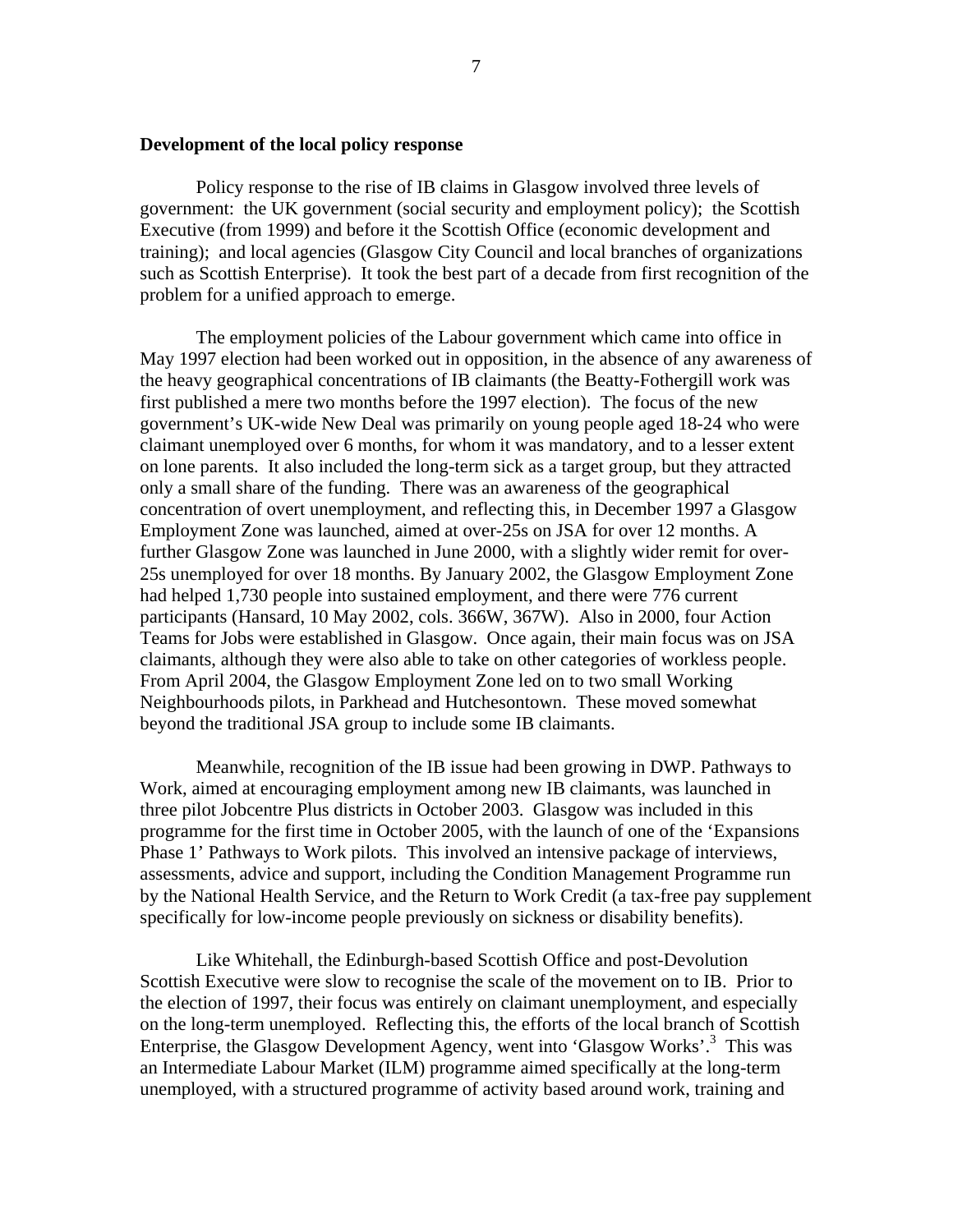personal development and using social economy organizations such as the Wise Group and a network of 8 Local Economic Development Companies. As late as September 2000, after devolution, Scottish ministers were still talking exclusively about the claimant unemployment count or ILO unemployment (e.g. Glasgow *Evening Times*, 11/9/2000). In a debate on Glasgow in the Scottish Parliament on 17 May 2000 (col.711), the SNP opposition spokesman focused on the issue of economic inactivity, but without eliciting any agreement on its importance from the ministerial bench.

However, one significant exception to the general focus on JSA claimants was the Scottish New Futures Fund (NFF). Launched in May 1998, this was aimed at the people who were most seriously disadvantaged in the labour market and were a long way from employment, including homeless people, those with drug or alcohol addictions, offenders, chaotic young people, those with mental illness, disabilities or learning difficulties, and multiply-disadvantaged people from minority ethnic groups. Many of these people, perhaps most, are IB claimants, although IB claims were not the focus of the programme. The aim was a positive outcome though not necessarily a job. In its launch phase, the NFF encountered serious difficulties in handling the interface with the New Deal, which was introduced in a rigid standardised form and did not cater for the flexible approach needed for people with serious personal issues. Negotiations had to take place with the DSS at Sheffield to resolve these.<sup>5</sup> Scotland-wide, by March 2002, 3,030 people had moved on from the programme, of whom over 14 per cent had got jobs. Of the projects in being at August 2002, over a quarter (19 out of 71) were in Glasgow. After successive extensions, in 2006 management of the NFF was transferred to local Community Planning Partnerships and in Glasgow it was finally wound up in 2008. NFF strongly exemplified a 'bottom-up' approach to provision: projects were chosen and funded by Scottish Enterprise on a Scotland-wide basis, but they were conceived, developed and bid for by individual organizations working to only the loosest of briefs.

The NFF did not indicate a general recognition of the IB problem by the Scottish Executive. On its launch in 2002, the Executive's anti-poverty strategy, *Closing the Opportunity Gap*, made no mention of IB claimants, setting a target only for unemployment. But in December 2004 the strategy was refreshed with the launching of ten targets, of which the first now was to reduce the number of workless people dependent on DWP benefits in Glasgow and some other areas by 2007 and further by 2010 (Scottish Parliament Written Answer S2W-12888, 7 December 2004). This no doubt reflected the change of stance by the DWP indicated by the launch of Pathways to Work in October 2003.

Perhaps it is not surprising that, being closest to the problem, it was local government – Glasgow City Council - that took the earliest action clearly focused on IB claimants. This was the Full Employment Areas Initiative (FEAI), established in April 2002 to run for three years to 2005, with funding of around  $\text{\pounds}0.5m$  per year. It was aimed at three small disadvantaged areas in Rosehill (Pollok), Wellhouse (Easterhouse) and Roystonhill (North Glasgow), each of around 500 households, where it sought to engage economically inactive people through outreach using 'community animators' and family and social networks, and refer them to other services. The target group were mainly IB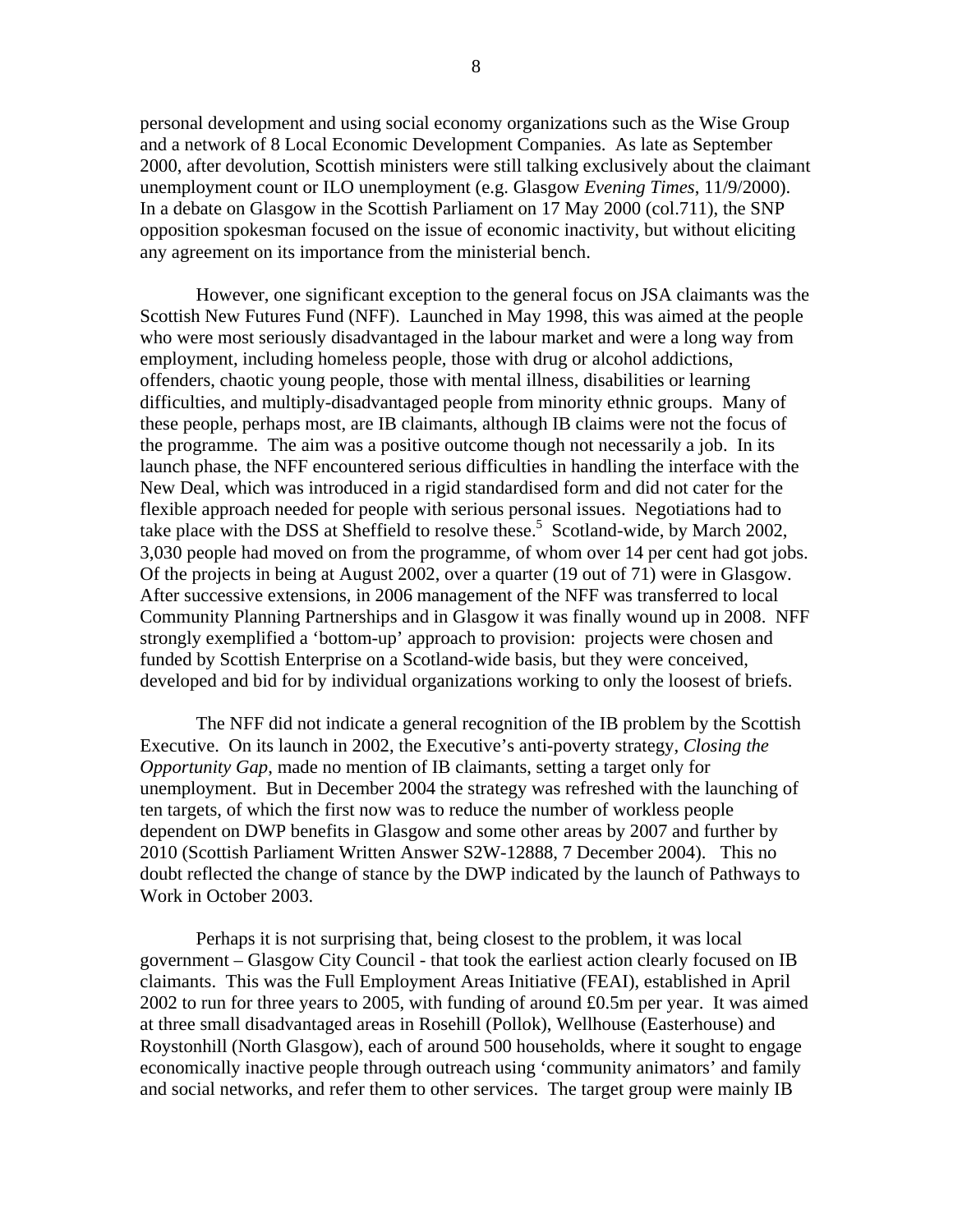claimants, but also included carers, lone parents, disaffected young people and exoffenders. The Initiative received funding from Glasgow City Council, the Scottish Executive and the European Social Fund, and was managed by Community Enterprise in Strathclyde, a social economy organisation. By the end of phase 1 in December 2004, out of 1,100 initial contacts 160 people had been moved into employment and 120 into training. A Phase 2 was launched in 2005, to run to 2008. This involved extension to neighbouring areas, in Nitshill/Priesthill (Pollok), Barlanark (Easterhouse) and Royston and Germiston (Glasgow North), bringing in an additional 3,988 households. In September 2006 it was extended on a pilot basis to Possilpark and Hamiltonhill in the North and in January 2007 to Govanhill on the south side, targeting ethnic minority households; together these areas brought in a further 2,677 households. Three-quarters of the people engaged with in Phase 2 were not on JSA. By November 2007, there had been 604 outcomes in the two phases together, just over half (54 per cent) being employment. A citywide extension to the FEAI, starting in February 2008 and planned to run to March 2010, with funding of £0.132m, was aimed at assisting visually impaired people into work. There are an estimated 1,325 people in this category in Glasgow, with only one quarter thought ever to have been in employment.

More ambitious in scope was the Council's Equal Access to Employment programme. This was designed as a citywide framework which would link together existing resources and providers to bring about a stronger focus on helping people with particular health and social care needs to move into the labour market, and to support them in jobs once obtained. It was particularly aimed at addressing the gap – an inheritance of the national policy focus on JSA claimants – between existing intermediate and active labour market programmes, and those run by Social Work and Health services for economically inactive people with labour market disadvantages. It was essentially a reorientation of the established labour market programmes away from the now much diminished group of long-term unemployed, towards IB claimants and other inactive people. Equal Access can be seen as representing a key shift in city strategy resulting from the fact that continuing job growth had raised concern about labour supply shortage (Turok 2007), and the recognition by advocates for the disadvantaged that this represented an opportunity to gain more attention for them.

A consultation document on Equal Access was issued in June 2003, and the programme was launched in May 2004. It was envisaged that realignment of programmes would be complete by 2008/09. The Consultation Document itself was primarily addressed to the health and social care audience who had direct access to the target groups. Equal Access took an area-based approach, aiming to link agencies that could identify people potentially able to move into employment, with organizations that could provide assistance towards an employability pathway, and eventually a job. A key first step was a mapping exercise, which identified over 330 relevant projects in the city being delivered by some 130 organizations (Glass et al. 2004). This showed that just over a third (36 per cent) of clients of the organizations were on JSA, suggesting a considerable shift of resources to non-JSA inactive people by this date. It also highlighted problems of co-ordination, with a quarter of the services having a waiting list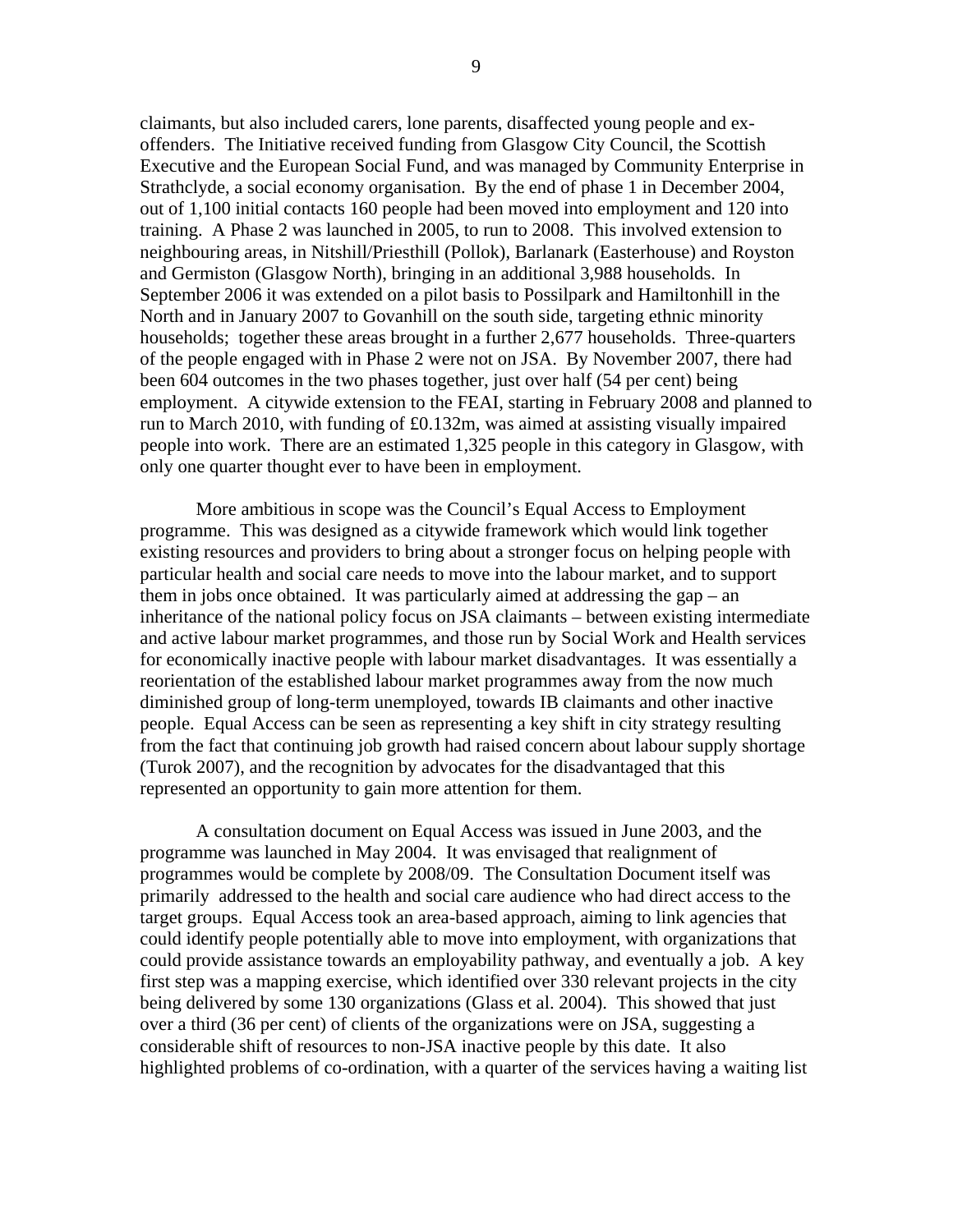while at least a third had spare capacity, and strongly recommended creation of a shared client tracking system.

From this review it is clear that convergence of views between the three levels of government on the importance of the IB issue occurred around 2003. This was reflected in the launch of a Glasgow Welfare to Work Forum in that year, with a well-known local businessman, Jim McColl, as chair and Jobcentre Plus as a key participant. The Forum drew up an Action Plan, which included implementation of Equal Access. Following publication of the White Paper *A New Deal for Welfare* (DWP 2006), the DWP in May 2006 invited cities to register expressions of interest in becoming a 'Pathfinder for the Green Paper Cities Strategy'. The Welfare to Work Forum helped to co-ordinate Glasgow's successful bid, which led eventually to a considerable degree of rationalisation of the various Glasgow worklessness programmes. A consortium was established to develop a City Strategy Business Plan, which was completed in March 2007. Jim McColl continued as chair, and the consortium brought together the Welfare to Work Forum, the Glasgow Employer Coalition, and the Equal Access to Employment Partnership under the banner of 'Glasgow Works' (not to be confused with the pre-1997 version). Glasgow Works also represents the local employability policy component of the Scottish Executive's *Workforce Plus* Employability Framework and Strategy for NEETs (young people not in employment, education or training) *More Choices, More Chances* (both June 2006).

Glasgow Works has ambitious targets to reduce levels of worklessness in Glasgow by 17,200 from April 2007 to June 2010. It is aimed at hard-to-reach groups, with IB claimants the first priority, and lone parents, black and minority ethnic (BME) communities, over-50s and NEETs also targeted, and its contracts feature additional premiums for helping particularly disadvantaged people. Its funding includes £17.1m from the European Social Fund, £4.0m from the European Regional Development fund, and £5.8m from the new DWP Deprived Area Fund. Glasgow Works does not itself fund movement into work, but provides for the identification of suitable clients who are then served by existing programmes provided by local regeneration agencies or social economy organizations. Glasgow Works is also seeking to rationalise these organizations. Strong emphasis is put on the use of common reporting and client tracking processes (in line with recommendations McGregor et al. had made in 2003), on in-work career progression and support, and on helping employers to keep in work more staff who become sick while in a job. Contracts for Phase 1 projects were awarded in January 2008 and over 1,000 clients were involved by June 2008.

The story of the development of labour market programmes in Glasgow is of adaptation to the reality that the JSA group, who attracted almost exclusive attention in the mid-1990s, underwent a decline as the economy recovered, leaving the economically inactive as the obviously problematic group. Turok (2007) points out that there are two alternative models of provision of employability services: a 'bottom-up' approach characterised by initiative and experimentation by individual organizations, and a more planned 'top-down' approach. The movement in Glasgow has clearly been generally from the former towards the latter. At the same time, and with lengthy delay, the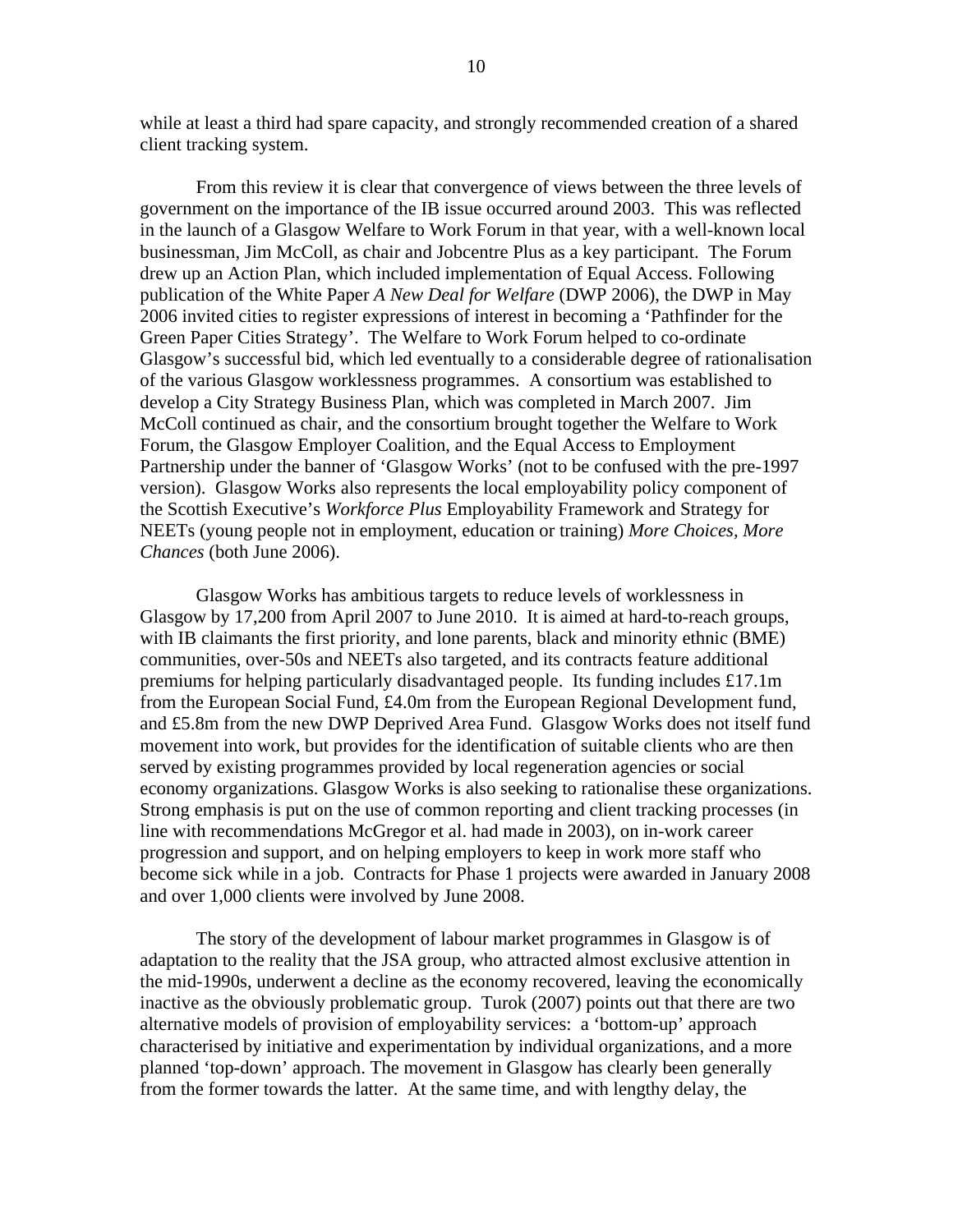perspectives and programmes of central government and local agencies have come to be better co-ordinated.

Policies towards the demand side of the labour market matter at least as much as those aiming at the supply side. Here again, there has been a considerable gap between the perceptions of the different levels of government. The Glasgow agencies were always unanimous that the key requirement was local employment growth. However, during the relevant period, UK government has tended to emphasise the supply side. For the early part of the period reviewed here, Scottish Office/Scottish Executive policy continued to be strongly influenced by the Toothill-inspired policies of the 1960s, although it did become more favourable towards economic development in Glasgow from around 1996 onwards. Only around 2003, following the Cities Review, did the Scottish Executive (now the Scottish Government) become positively enthusiastic about economic development in Glasgow. This was about the same time as the convergence of views on the IB issue, and could be seen as completing the harmonisation of policy.

#### **How has Glasgow's stock of IB/SDA claimants fallen?**

Before attempting to investigate the factors behind the fall in the numbers of Glasgow's IB/SDA claimants, it is necessary to examine exactly *how* the total has fallen. For this purpose, it is possible to draw on the detailed data for Glasgow provided by the DWP.

As noted in the authors' earlier papers, the main reason for the fall has been a substantial reduction in both the absolute on flow, and the rate of on flow as a proportion of the working age population. Absolute off flow has barely changed, although measured as a rate against a declining stock, it has risen significantly (Figure 3). Within the on flow, the rate has fallen much more for men than for women, in both absolute and proportional terms; within the off flow, the rate has risen a little more for women. Rates of on flow have fallen for all age groups, with the largest absolute falls among claimants in their 50s and those aged 16-17 and 20-24. Rates of off flow have risen most in absolute terms among the younger age groups, with little change among the over-50s. Overall, the stock of claimants has fallen in every age group, leaving the age profile very similar in 2007 to what it was in 2000, although at a lower level.

#### INSERT FIGURE 3 ABOUT HERE

Figure 4 shows the quarterly figures from August 1999 to February 2008 for the conditions of people coming on to IB in Glasgow. All the major conditions have fallen, although 'mental and behavioural disorders' rose until about 2003 before falling, and the minor category of 'diseases of the nervous system' has remained static.

#### INSERT FIGURE 4 ABOUT HERE

The most striking change in Glasgow over the period has been in the balance in the on flow between those already on Income Support (IS) or Disability Living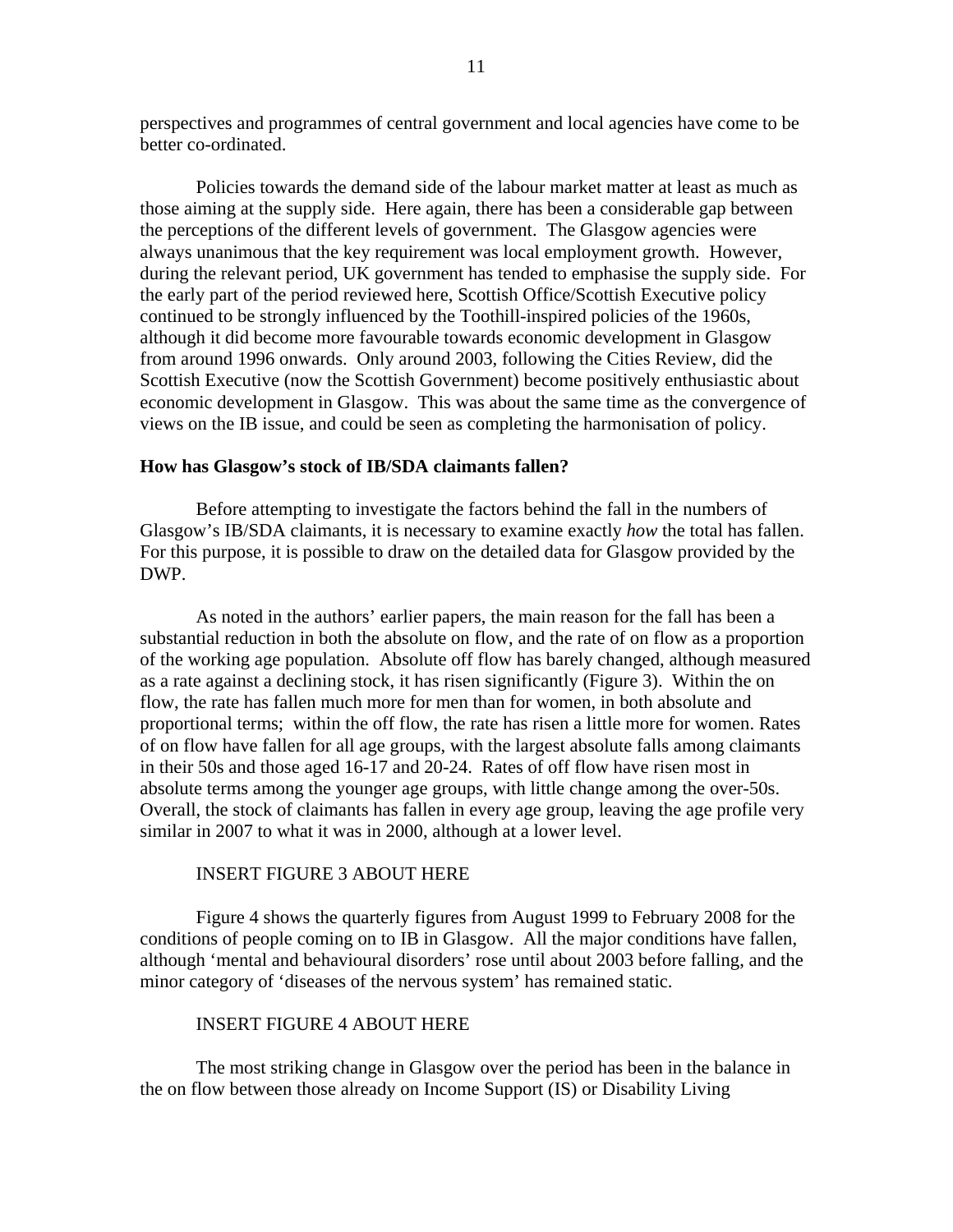Allowance (DLA), and those on no benefit (Figure 5). The numbers on IS or DLA have remained unchanged at around 1,300 per quarter, whereas the number on no benefit has fallen steadily from 2,500 to 1,500 per quarter. The meaning of this appears to be that the number of people moving on to IB who are in circumstances which are themselves a barrier to employment, including a particularly serious disability, or being a lone parent or a carer, has not changed. The fall in on flow has been among those who do not have these particular barriers and are to this extent closer to the labour market.

## INSERT FIGURE 5 ABOUT HERE

#### **Attempting to explain the fall in IB/SDA claimants**

The fall in the numbers of IB claimants in Glasgow is not due to change in the age structure of the working age population. The age groups 40-59, in which the rates of claim are highest, all increased their share of the total between 2000 and 2008. Setting this aside, there are in principle four broad factors which might explain the fall, particularly after 2003: improvements in health; national changes in the IB regime including claimants' qualifying conditions and the way they are handled administratively; a strengthening labour market; and local programmes to get claimants into work (including local pilots or demonstrations of national programmes, in particular Pathways to Work).

The available evidence on underlying changes in health is slight. Mortality figures are readily available but are not a good proxy for morbidity in the present context as they tend to respond to changing health only after a lengthy lag. However there is some evidence suggesting that the fall in on flow in one category, diseases of the circulatory and respiratory system, may be due to a real improvement in health. In 2004- 08, emergency admissions for heart attack in the Greater Glasgow and Clyde Health Board area (which is dominated by Glasgow), fell by 26.6 per cent, compared with a fall in the rest of Scotland of only 14.8 per cent (figures obtained from the Scottish Government by the Liberal Democrat health spokesman Ross Finnie and reported in *The Herald* (Glasgow), 7 May 2009). These falls may be understated due to improvements in diagnosis. However, this effect, if real, would only account for a very small part of the reduction in IB claims, since all diseases of the circulatory or respiratory system – a much larger group - accounted for only 10.5 per cent of Glasgow IB/SDA claimants in 2000, falling to 7.2 per cent in 2007.

There have been some significant changes in the national IB regime. Perhaps the most important was the introduction in 2001 of a deduction of 50p for every £1 of occupational pension received over a certain level. For people with significant income from a personal or company pension, this had the effect of reducing the incentive to claim IB, especially for some particular groups such as those in rented accommodation where it created an entitlement to Housing Benefit, which takes IB into account and has a high withdrawal 'taper'. Roll-out of Jobcentre Plus in 2002 provided a more comprehensive employment service, and since October 2006 a two-year 'linking period' has enabled people coming off IB to take a job to go back to their previous benefit position if the job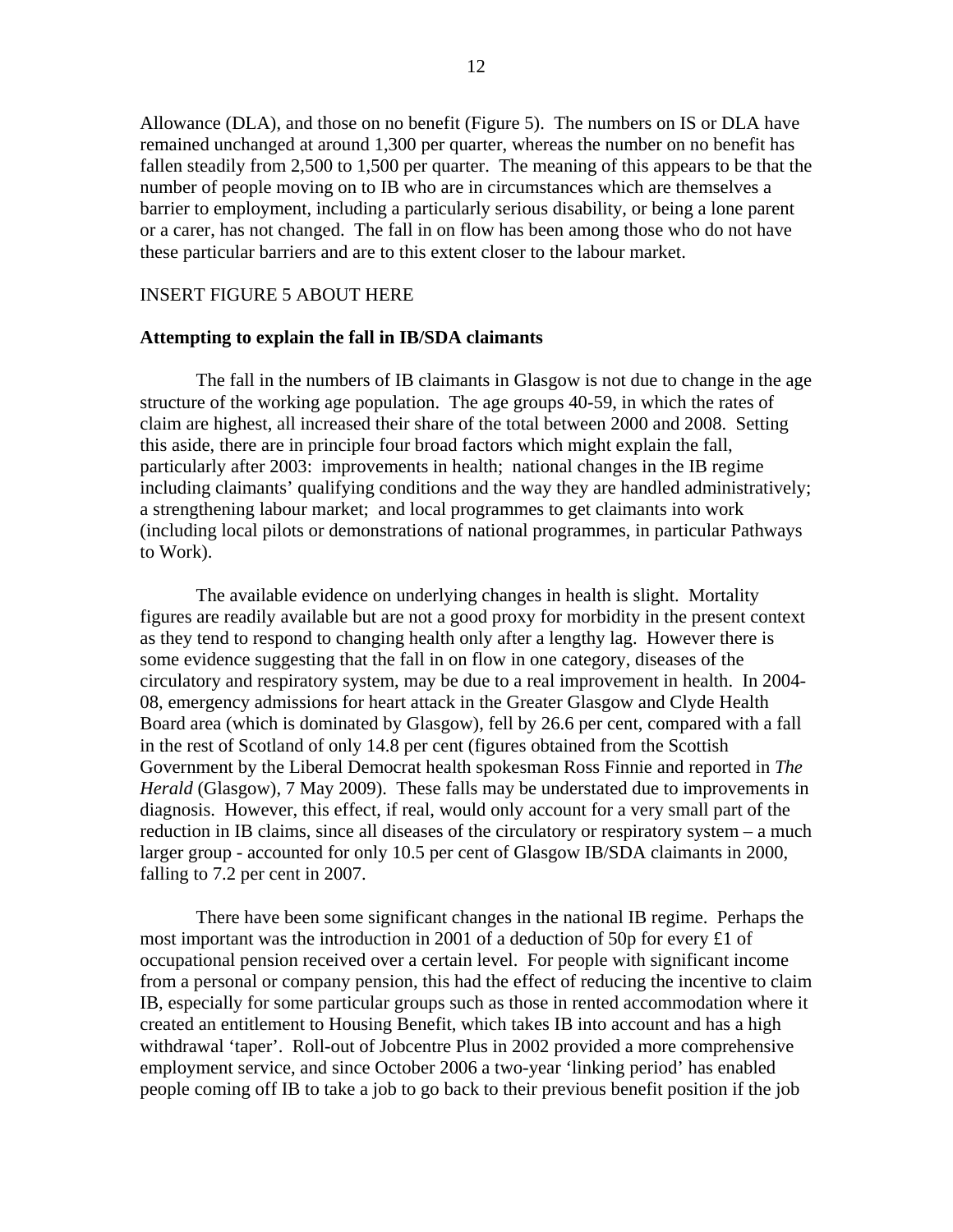does not work out, without having to re-apply or wait. Glasgow's greater fall in on flows among the over-50s would fit with an effect from the introduction of means-testing in relation to occupational pensions, since it is this group that will most often have occupational pensions. This change made in 2001 would also more or less fit with the timing of the downward trend in IB claimants in Glasgow and in other areas where they havefallen (Figures 1, 3 and 10). However it is difficult to see these changes as a major factor. There was no particularly marked change in on flows among over-50s around the time of the change in 2001, and younger people's on flows have fallen steadily in Glasgow as well. Moreover, most areas in the country have seen little fall in IB over the period, while many have seen a rise (Figure 2).

The evidence for the role of increasing labour demand is very much stronger. Glasgow has had an increase in jobs which overall is slightly better than that of Great Britain, especially in relation to the working age population (Figure 6). The city's employment rate has risen much more and its ILO unemployment has fallen much more (Figure 7). Like other parts of the country, Glasgow has seen an inflow of migrant workers in the past few years, and this could both be partly responsible for the improvement in employment rates and have reduced the job opportunities of existing local residents. However, Glasgow's in-migration has been relatively modest compared to other areas (Bauere et al. 2007).

#### INSERT FIGURE 6 AND FIGURE 7 ABOUT HERE

 There is specific evidence that people with relatively severe disabilities have been moving into work. There is a fairly stable difference between the numbers on IB and the numbers in the 'sick and disabled client group' (Figure 1), which is accounted for by claimants who are either on SDA or on DLA alone. SDA was stopped for new claimants in 2000 and has been reducing. Therefore the 'DLA alone' group has been increasing. These are likely to be people in work. Figure 8 shows a significant increase in these people since about 2001 – by about 1% of the working age population. This could merely mean that disabled people already in work have started to get DLA – this would be consistent with the fact, shown in the chart, that DLA has been increasing generally. However, the final two quarters of the 'DLA alone' data show a downturn with the onset of the recession, as would be expected if people in work were losing their jobs. There is no similar downturn in total DLA. Therefore it appears that a significant number of people disabled enough to get DLA have probably moved into work in Glasgow over the past few years. This would have been helped by the introduction of the more generous Disabled Person's Tax Credit in 1999, and is corroborated on an anecdotal level by the Glasgow Centre for Inclusive Living.

#### INSERT FIGURE 8 ABOUT HERE

 The circumstance that the fall in IB claims has taken place after ILO unemployment had fallen to relatively low levels also suggests labour demand as a key factor. A continuously strengthening labour market will tend to draw in first those who are available and looking for work (the definition of the ILO unemployed), and only later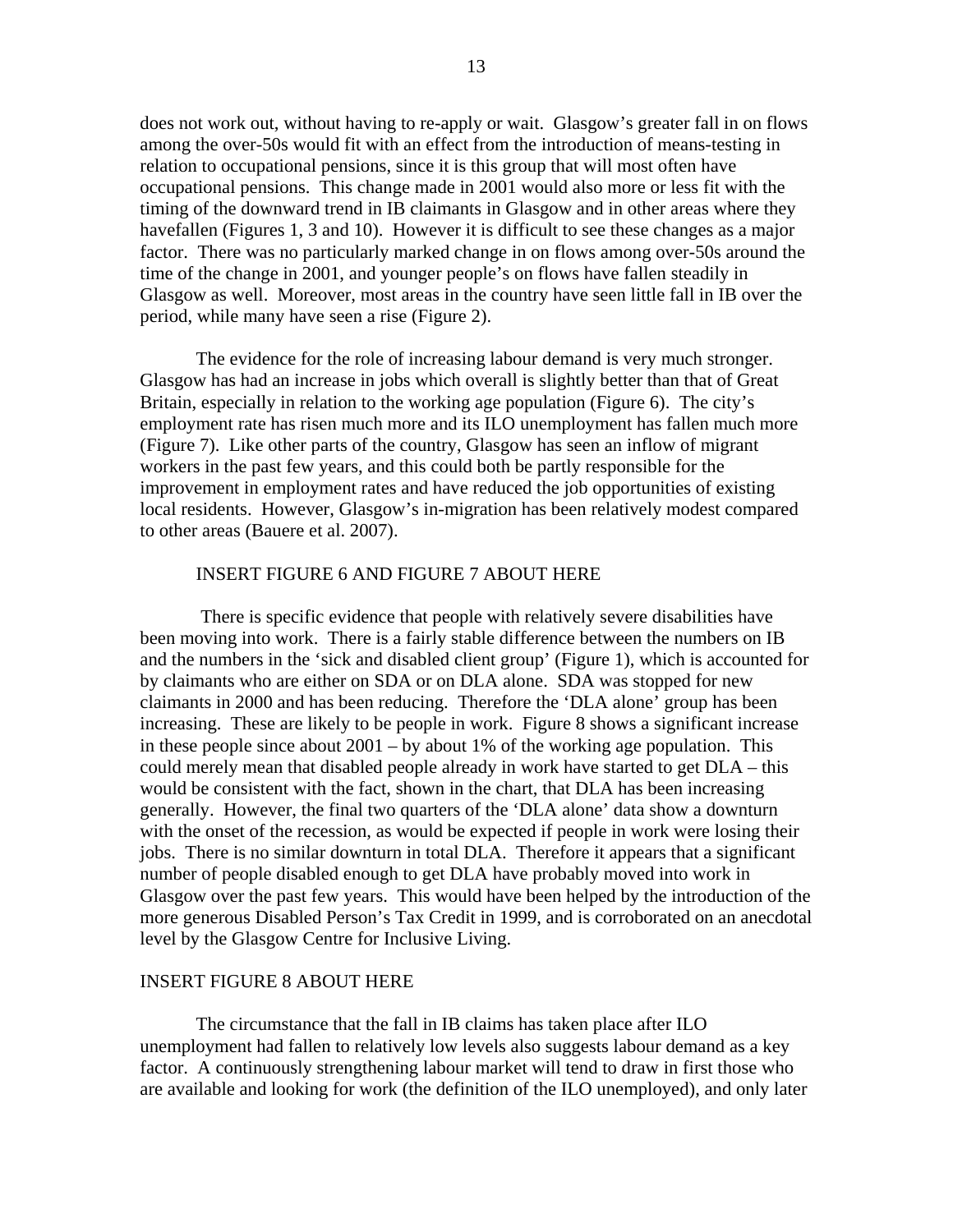pull in those who are not. The observation noted earlier, that the fall in on flows in Glasgow has been entirely among those not already on a benefit suggesting particular labour market barriers, supports this view. This view is also compatible with another observation, that there has been a fall in Glasgow in the number of people inactive by reason of long-term sickness who want to work (Figure 9). Although it cannot be proved, this could very well be because many of them are now working.

#### INSERT FIGURE 9 ABOUT HERE

 The fact that *all* local authority areas with high rates of IB/SDA claim have seen large reductions in levels of claim (Figure 2) also points to labour market strengthening as the main reason for the fall in claims. Evidence in support of the Beatty-Fothergill thesis that excess levels of IB are disguised unemployment is already strong. The present authors themselves quoted some specific evidence on this (Brown et al. 2007, p.16): For Glasgow, the ratio of IB/SDA claimants at May 2001 to working age people with a Limiting Long Term Illness in the Census of April 2001 was 0.861, compared to a ratio of only 0.693 for Scotland, suggesting that the higher level of IB claims in Glasgow has to a large extent a labour market and not a health explanation. What we see here is excess levels of IB right across Britain behaving exactly as unemployment does during a boom: it falls more in areas with high unemployment, in other words there is *unemployment convergence* between areas.

In assessing the role of labour market strength, it would be helpful to have information on the destinations of people leaving IB. Have they being going into employment, or simply on to other or no benefits? Even if this information was available, it would not help in assessing the fall in on flows – since the people involved are those who might have moved on to IB but did not, no information can be obtained about their employment status.

The largest programme which has varied locally has been Pathways to Work. It has now been rolled out to the whole of Britain, with commencement dates ranging over a 5-year period October 2003 to April 2008. To a moderate extent it has been rolled out earliest in the areas with the highest IB claim levels; across local authorities, the correlation between length of time in the programme and initial claim level is 0.385 (Appendix 2). Pathways to Work has been shown to have an effect on claim levels (Blyth 2006, Bewley et al. 2007, Bewley et al. 2008), and therefore must be partly responsible for the greater fall in high claim areas. However, the timing shows that Pathways to Work cannot be the main factor. Figure 3 shows that in Glasgow, the on flow rate fell and the off flow rate rose well before the roll-out of Pathways to Work in October 2005. A similar conclusion is implied by Figure 10, which shows the year-byyear trajectory of the fall in IB/SDA claimants for the top 20 local authorities in 1999, among which Glasgow was  $4<sup>th</sup>$ . In all cases, a downward trend in the stock of IB claimants began before the local roll-out of Pathways.

#### INSERT FIGURE 10 ABOUT HERE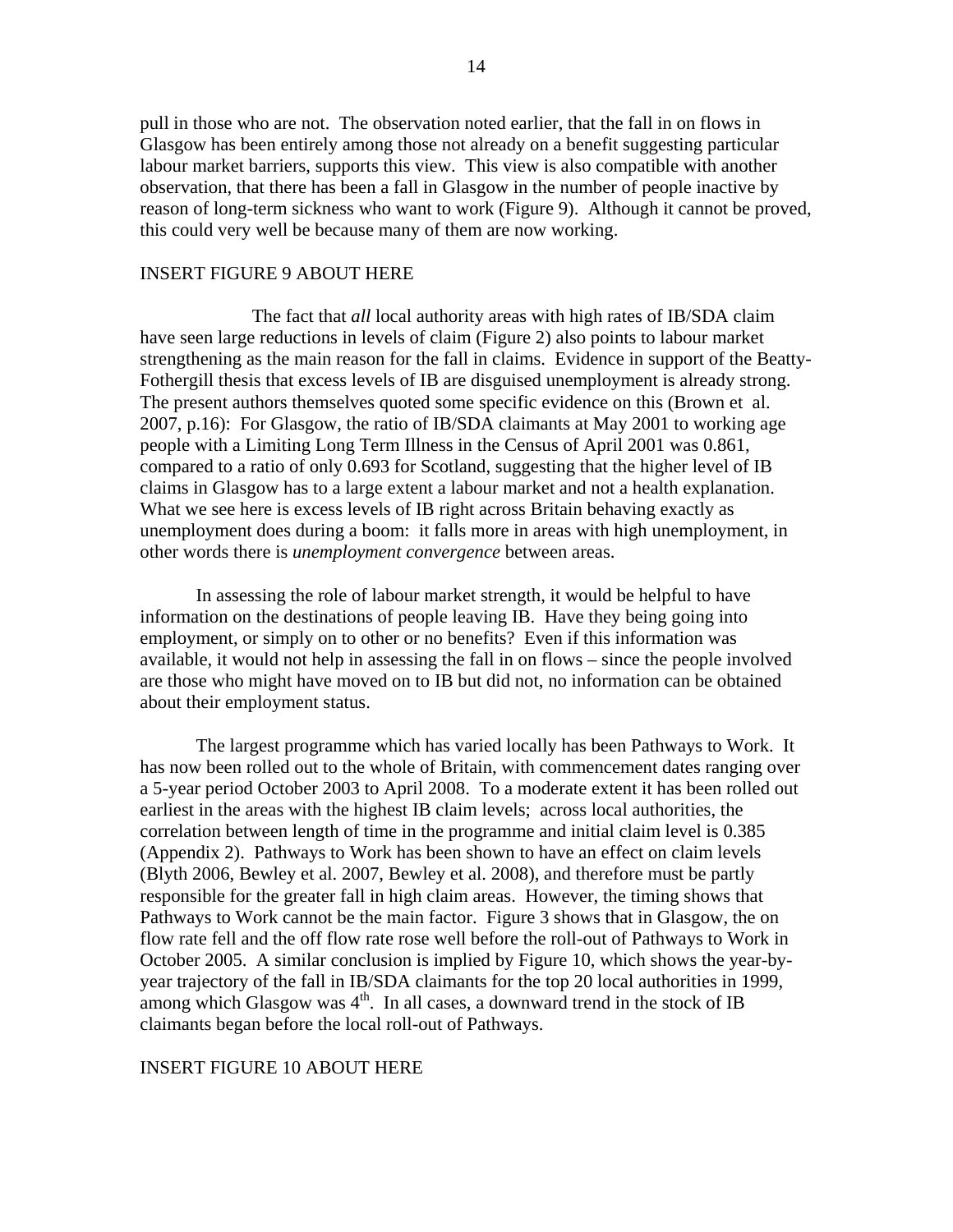What has been the role of other local programmes in helping to reduce the level of IB claims? A great deal of anecdotal information is available locally (for instance in the Glasgow *Evening Times*) testifying to the reality of the barriers which many IB claimants face in accessing the labour market, and the value which individuals have obtained from programmes they have participated in. It is harder to find statistical evidence of their impact; such programmes are innately difficult to evaluate in a quantitative way. However, the fragmentary available information on the throughput of these programmes quoted earlier suggests that they cannot have had a major impact in Glasgow in relation to IB/SDA on flows and off flows which were running respectively at 14,810 and 14,470 in 2000, and 11,430 and 13,800 in 2007. The big change in Glasgow has in any case been in on flow rates, and local programmes tend not to be focused on these (although they have been to some extent). The main effect of local programmes should be seen in off flow rates, but as we have seen while these have increased they have done so only to a relatively small extent.

The evidence of Figure 2 for local authority areas generally tends to suggest a rather limited role for local programmes. It could be argued that all or at least most areas with high rates of IB claim will have had local programmes targeted at IB claimants, and that these could therefore explain why areas with high rates have had such large reductions in claims. But local programmes are bound to have varied in scope and effectiveness, whereas in relation to higher levels of claim, Figure 2 exhibits a strikingly regular pattern. Local programmes, along with differences in local employment change, could perhaps explain some of the difference in the timing of the changes in the highest claim areas shown in Figure 10, but the overall outcomes have been very similar. A limitation of the present analysis is that examination of local programmes in other places is not within the scope of this article, and this question therefore remains open.

In an attempt to separate out the influence of different factors on the change in level of IB/SDA claims between 1999 and 2008, an exploratory regression analysis has been carried out using data for the 380 British local authorities. Details are in the Appendix. It is evident from Figure 2 that the convergence effect –greater fall in areas with higher initial claims - is important, and one explanatory variable is therefore the initial claim level. The other explanatory variables were the change in the number of jobs in the area 1998-2007, and the number of months the area was in Pathways to Work prior to November 2008. All three variables proved to have statistically significant effects, with the initial level of claims much the most important, and Pathways to Work the least. The Pathways to Work variable is mildly correlated with the initial claim level, and this makes the estimate of its effect unreliable. However, it is clear that initial claim level has had more effect than Pathways to Work. This regression therefore supports the view that excess rates of IB/SDA claims are mainly a form of disguised unemployment, since both job change and to a large extent the initial level of claims are in effect employment variables. The job change variable will understate the true importance of job change because it is derived from workplace-based employment data and as a result of commuting across local authority boundaries cannot fully capture the relevant local change in employment. Conversely, the Pathways to Work variable does not measure what the eventual full effect of the programme will be on the stock of claimants.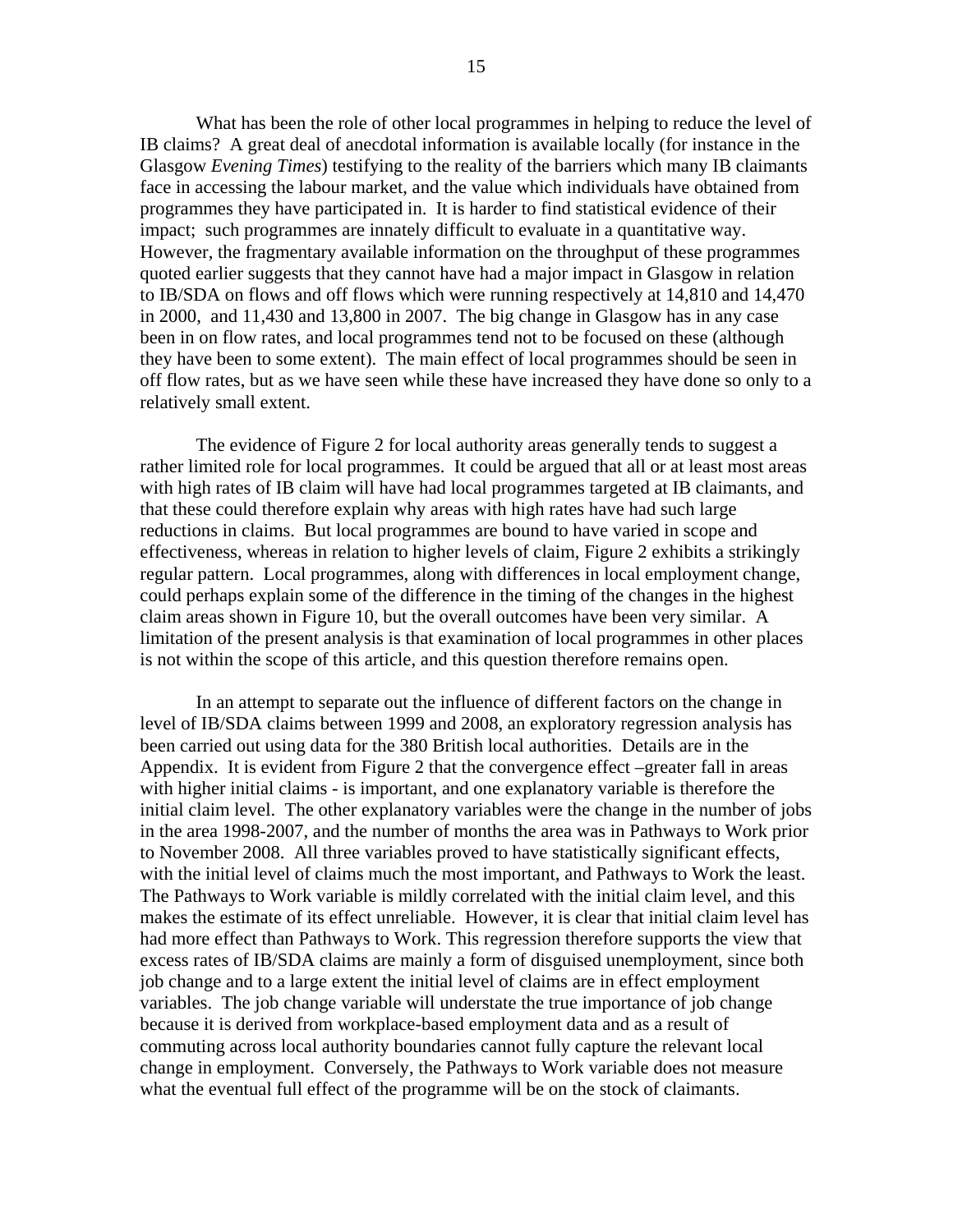In pointing to the importance of employment change, this regression points to a similar conclusion to that of the analogous regression analysis by Beatty et al. (2009, pp.60-66).

## **Conclusions**

It is clear that diagnosis, policy and programmes in Glasgow have had difficulty and delay in catching up with what is a major issue of a large section of the working age population stuck on IB. On a sanguine view, this has not mattered much. It could be argued that the labour market in Glasgow could not have absorbed significant numbers of IB claimants until around the time that central and local agencies reorientated themselves towards them, because it had first to absorb a large stock of JSA unemployed. On this view, there has been a 'muddling through' and policy has been, not good, but good enough. But against this, there must surely have been many individual claimants left to themselves who would have benefited enormously from the kind of support that they would receive now. And central government, at both Scottish and UK level, should surely have accepted the scale of disguised unemployment and had a much stronger focus on economic development in places like Glasgow from much earlier on. The DWP's strenuously held view that 'The problem is not a lack of jobs' (DWP 2006, p.18) does not look realistic in the light of the evidence in this article.

The article suggests that in order to deliver policy effectively and quickly there is a need for much closer working between central government and local agencies. In this case, an accurate perception of the problem arose first at local rather than national level (and it should be borne in mind that the Beatty-Fothergill work, which played a vital role in Glasgow, also arose from local study, in the English coalfields). Local perceptions need to be taken seriously by national government, and interventions should be delivered within the context of an overall strategy drawn up locally. This is now the approach in Glasgow, but it took a long time to reach this point.

Nevertheless, the history set out in this article shows that central and local agencies are both dependent upon promptly available statistics for local areas. Absence of local figures on IB/SDA claimants until 1999 was perhaps the most serious obstacle to understanding of the situation at all levels. A number of further improvements in these local statistics are essential in order to improve design and targeting of programmes.<sup>6</sup>

This article vindicates the analyses such as the Beatty-Fothergill thesis which have seen high IB claims as a form of disguised unemployment. But their analyses (e.g. Beatty et al. 2007) have to date not picked up the fall in IB claims in high-claim areas. This article, amplifying the finding of McVicar (2006) for the regional level, has shown that IB claims in high claim areas have behaved during the boom just as they would have done if they were indeed disguised unemployment. However this conclusion cannot necessarily be applied to the behaviour of IB claims in other parts of the country, where both the level and the time-path of IB claims are quite different.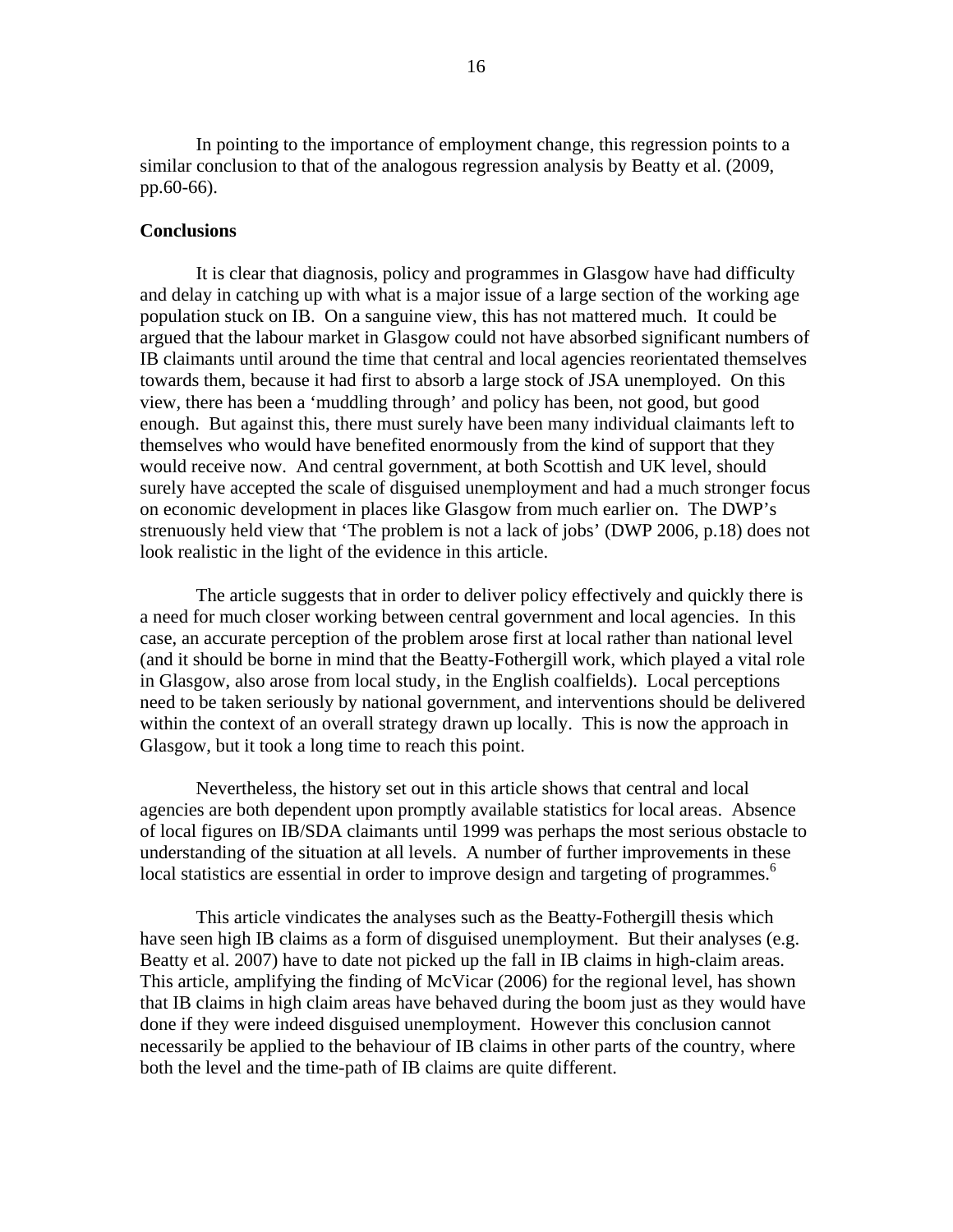The article suggests that what will most reduce the number of claimants in places like Glasgow is continuing local economic growth providing increasing job opportunities. It cannot be emphasised too strongly that although the reduction in Glasgow's level of claims from three times the national average to twice in around six years is remarkable, the sheer volume of excess claims remains very great at some  $8 - 10$  per cent of the city's working age population. Unfortunately, the analysis here suggests that should the current recession be prolonged, it will either be difficult to make further progress in reducing IB claims, or that if they are reduced, many of those not on IB will find themselves without a job and more disadvantaged through the loss of the higher level of benefits they might have had. There is also a danger of waste of resources through high levels of intervention if the necessary job opportunities are not there, particularly if the focus is too narrowly on job search rather than on broader personal development.

The article confirms that Pathways to Work has had an effect in reducing IB claims, and its findings are compatible with the view that other changes in the national IB regime may also have had an effect. However, the findings cast some doubt on the necessity, in high claiming areas, for the further round of reforms following the 2006 Green Paper, including the switch to ESA, since a strong downward trend in IB was already established. However this article does not enable conclusions to be drawn on the value of these reforms in other types of area. The reforms may be more relevant to areas with low levels of claim, where claims have often been continuing to rise.

## **Acknowledgment**

The authors collectively form the Scottish Observatory for Work and Health which is funded by the Glasgow Centre for Population Health, NHS Greater Glasgow and Clyde, NHS Lanarkshire, Scottish Centre for Healthy Working Lives and the Scottish Government Health Directorates.

## **Notes**

1 The figures quoted in this paragraph are for the former Glasgow city boundary. It changed on 1 April 1996 to exclude Rutherglen and Cambuslang, which had about 7 per cent of the city's population at that date. All figures in the charts are for the post-1996 boundary; occasional use of the pre-1996 boundary in the text is not highlighted because the boundary change makes no significant difference to the conclusions.

2 For the April 2001 Census for Glasgow, the proportion of working age people recorded as permanently sick and disabled can be calculated exactly as 12.5 per cent. This is well below the 18.2 per cent claiming IB or SDA in May 2001 according to the DWP statistics, presumably for two reasons: some people on IB are short-term rather than permanently sick or disabled, and people with a sickness or disability could record themselves in the Census as being in other statuses such as looking after home/family, or student.

3 Details of local programmes within Glasgow are taken from various local reports. On account of their large number, these are referenced here only if they contain analyses or opinions which are significant in their own right.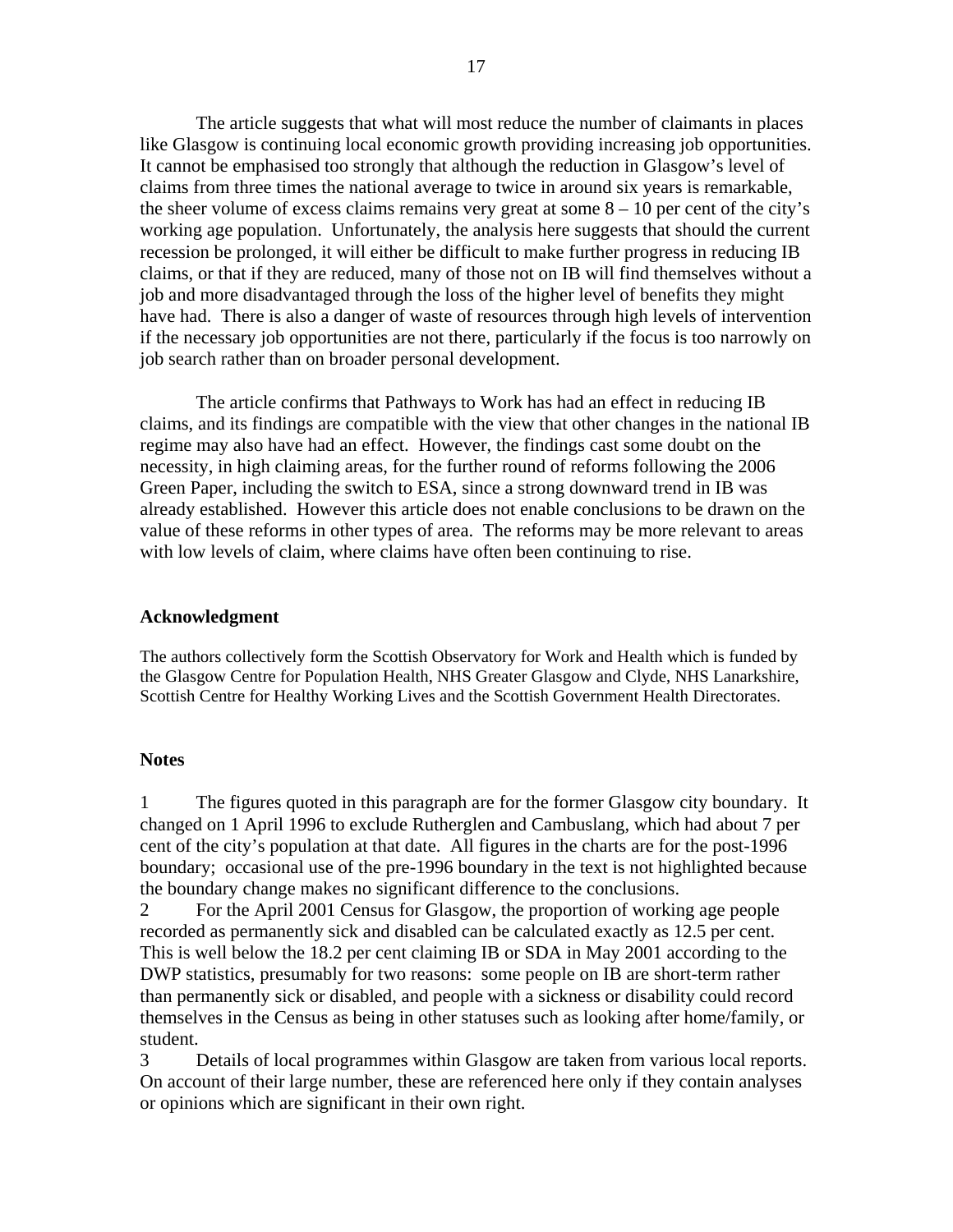- 4 Archives and Special Collections, Mitchell Library, Glasgow.
- 5 Information provided to the corresponding author at the time.
- 6 These desirable improvements include:
	- Destinations of the off flow of IB claimants. This includes both whether people move into work, what type of job they get and how long they sustain it.
	- Changes in presentation of the Annual Population Survey data on NOMIS to allow more information to be squeezed out. In particular, key figures based on small samples, such as those on the numbers wanting work by reason for inactivity, should not be suppressed when sample numbers fall below acceptable thresholds. Instead, the data should be merged and published for longer time periods.
	- Working age tabulations from the Census should be published as standard. It is unacceptable, for instance, that key information on the relationship between limiting long term illness and economic status for the working age population should have to be requested as special tabulations when all the relevant agencies (including most of all the DWP) should be accessing it routinely.
	- Useful local level analyses of the IB data are currently available for local authority areas on the DWP website only for the 5 per cent sample data. This limits the practicability of analysis. Extension of these analyses to the 100 per cent data would be a valuable improvement.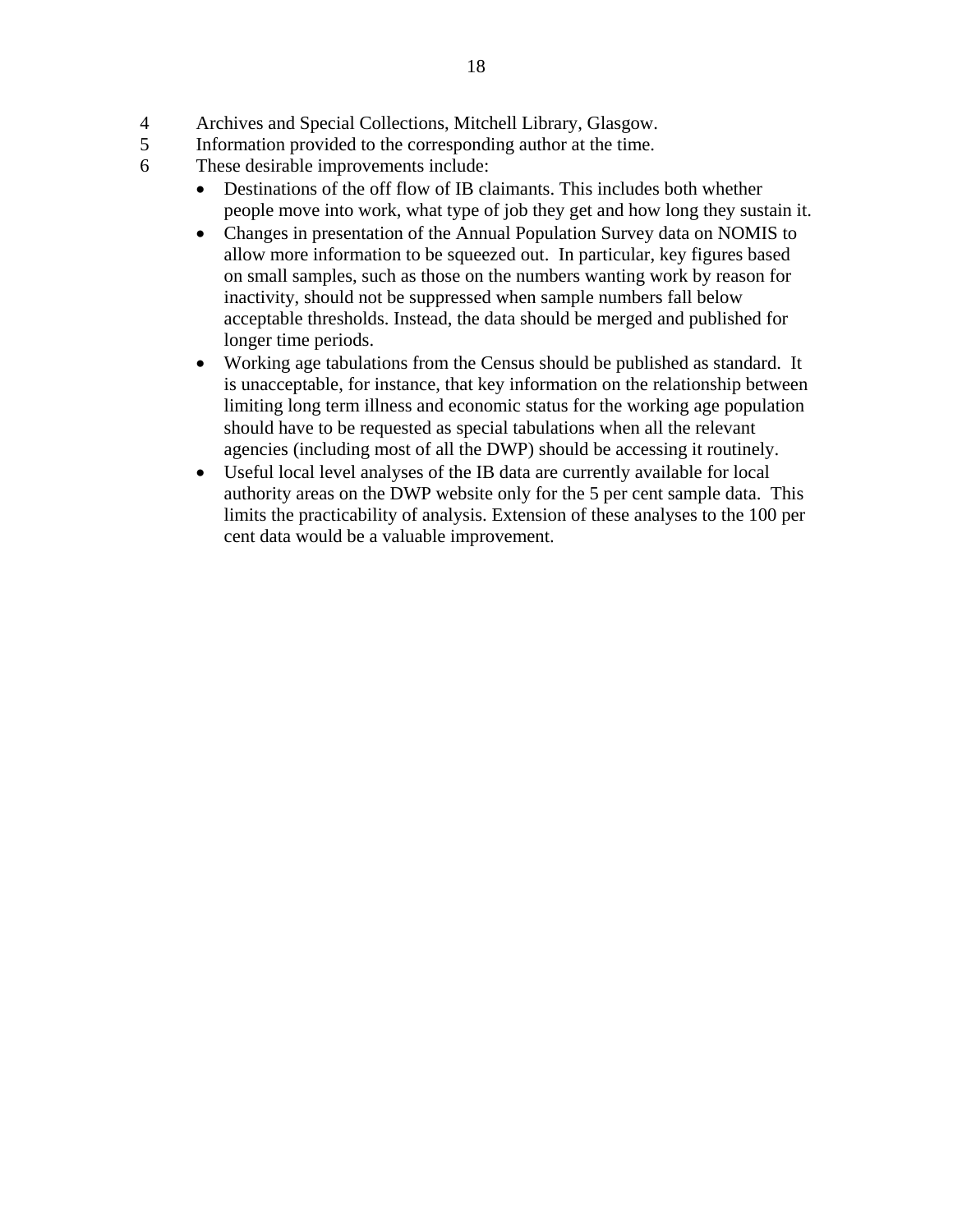## **References**

Bailey, N., Turok, I. and Docherty, I., 1999. *Edinburgh and Glasgow: Contrasts in competitiveness and cohesion*. Interim report of the Central Scotland Integrative Case Study, November. University of Glasgow, Department of Urban Studies.

Bartholomew, D. (chair), 1995. The measurement of unemployment in the UK, report of a Working Party. *Journal of the Royal Statistical Society*, A, Vol.158 (3)

Bauere, V., Denslam, P., Millar, J. and Salt, J., 2007. Migrants from central and eastern Europe: local geographies. *Population Trends* 129, Autumn

Beatty, C., Fothergill, S. and Macmillan, R., 2000. A Theory of Employment, Unemployment and Sickness, *Regional Studies*, Vol.34 (7), pp.617-630

Beatty, C., Fothergill, S., Gore, T. and Herrington, A., 1997. *The Real Level of Unemployment*. Sheffield Hallam University, Centre for Regional Economic and Social Research, March

Beatty, C., Fothergill, S., Gore, T. and Powell, R., 2007. *The Real Level of Unemployment 2007*. Sheffield Hallam University, Centre for Regional Economic and Social Research, May

Beatty, C., Fothergill, S., Houston, D., Powell, R. and Sissons, P., 2009. *Women on Incapacity Benefits: A statistical overview*. Sheffield Hallam University, Centre for Regional Economic and Social Research, and University of Dundee, Department of Geography, February

Bewley, H., Dorsett, R. and Haile, G., 2007. *The impact of Pathways to Work*. Department for Work and Pensions, Research Report No. 435, Leeds, Corporate Document Services.

Bewley, H., Dorsett, R. and Ratto, M., 2008. *Evidence on the effect of Pathways to Work on existing claimants*. Department for Work and Pensions, Research Report No. 488, **HMSO** 

Blyth, B., 2006. *Incapacity Benefit reforms - Pathways to Work Pilots performance and analysis*, Department for Work and Pensions Working Paper No. 26. Leeds, Corporate Document Services

Brown, J., Hanlon, P., Webster, D., Turok, I., Arnott, J. and Macdonald, E., 2007. *Turning the tap off! Incapacity Benefit in Glasgow and Scotland - Trends over the past five years*, Glasgow, Glasgow Centre for Population Health. Summary available from: http://gcph.co.uk/component/option.com\_docman/task,doc\_view/gid,81/Itemid,71/ [Accessed 18 May 2009]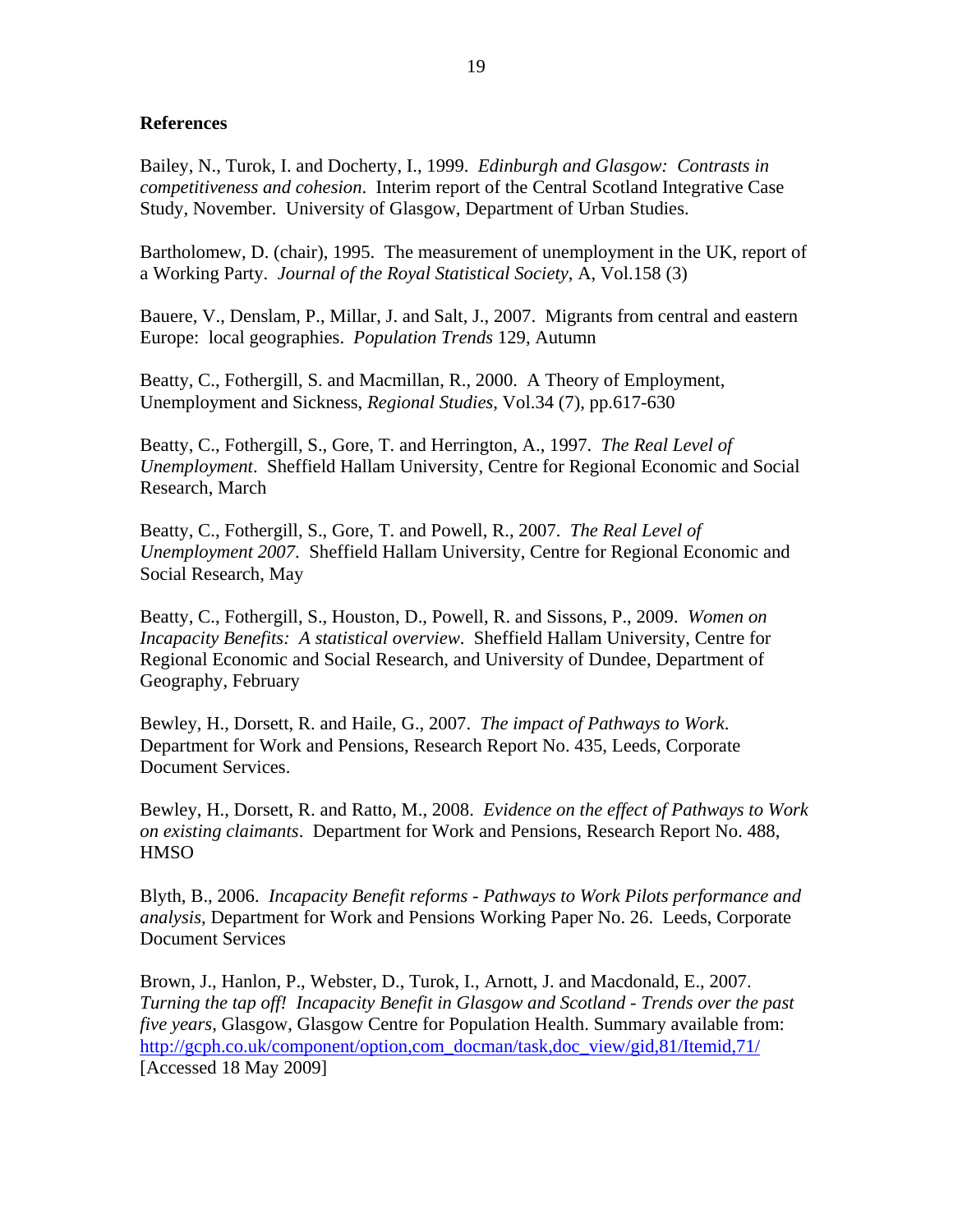Brown, J., Hanlon, P., Turok, I., Webster, D., Arnott, J. and Macdonald, E., 2008. Establishing the potential for using routine data on Incapacity Benefit to assess the local impact of policy initiatives, *Journal of Public Health*, Vol.30 (1), March, pp.54-59

Brown, J., Hanlon, P., Turok, I., Webster, D., Arnott, J. & Macdonald, E., 2009. Mental Health as a reason for claiming incapacity benefit – a comparison of national and local trends, *Journal of Public Health*, Vol.31 (1), March, pp.74-80

Department for Work and Pensions, 2006. *A new deal for welfare: Empowering people to work*. TSO, Cm 6730, January

Glasgow City Council Social Work Service, 2003. *Equal Access to Employment: Consultation Document*. Glasgow, June

Glasgow City Council and Glasgow Development Agency, 1998. *State of the City Economy: Reviewing the Past and Charting the Future*. Summary of Proceedings of a Conference held on 2 July 1998, Edinburgh, In Conference Ltd

Glasgow Development Agency, 1993. *Glasgow A Great European City: A Strategy for the Glasgow Development Agency 1993-1996*. Glasgow

Glasgow Development Agency, 1995. *Strategic Plan 1995 – 1998: Making a Great European City*. Glasgow

Glasgow Economic Forum, 2003. *Glasgow's Continuing Prosperity: A joint economic strategy for Glasgow 2003 – 2005*. Glasgow, Scottish Enterprise Glasgow and Glasgow City Council, 31 March

Glass, A., Irvine, J. and McGregor, A., 2004. *Glasgow Equal Access Mapping Study*, Final Report [online]. University of Glasgow Training & Employment Research Unit, December, mimeo. Available from:

http://www.easglasgow.com/resources/Mapping-study-final-report.pdf [Accessed 20 May 2009]

Green, A., 1994. *The Geography of Poverty and Wealth: Evidence on the changing spatial distribution and segregation of poverty and wealth from the Census of Population, 1991 and 1981*. Coventry, University of Warwick Institute for Employment Research, July

McGregor, A., 1998. *Glasgow Alliance Social Inclusion Enquiry: The Labour Market* (Final Report, August 1998), University of Glasgow Training & Employment Research Unit, mimeo

McGregor, A., Macdougall, L., Glass, A., Higgins, K., Hirst, A. and Sutherland, V., 2003. *The Glasgow Challenge: Realising the Potential of Glasgow's Hidden Unemployment* [online]. University of Glasgow, Training and Employment Research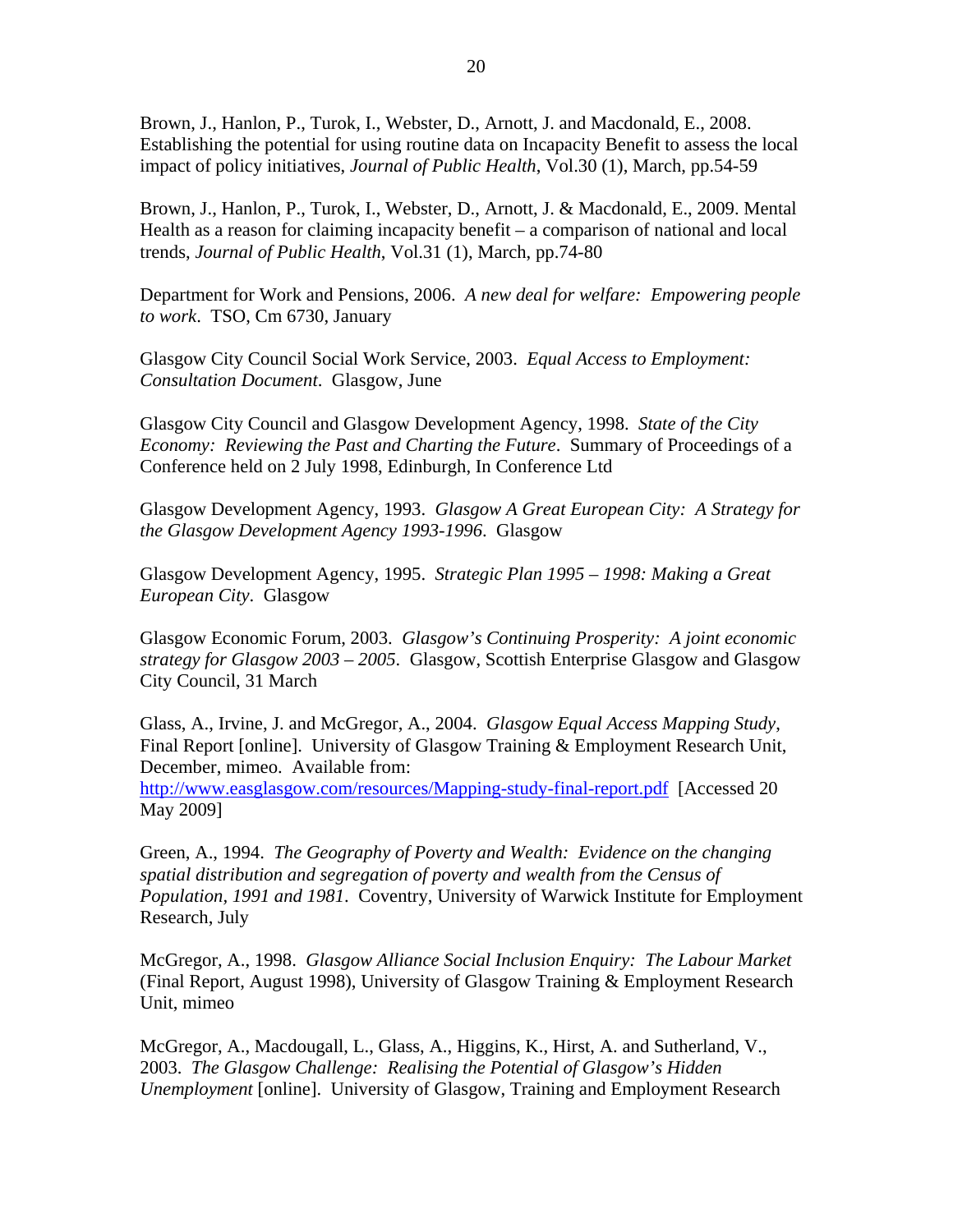Unit (TERU). Available from:

<http://www.equalaccessglasgow.com/documents/glasgow-challenge-report.rtf>[Accessed 17 May 2009]

McVicar, D., 2006. 'Why Do Disability Benefit Rolls Vary between Regions? A Review of the Evidence from the USA and the UK', *Regional Studies*, Vol. 40.5, pp.519- 533, July

National Audit Office, 1989. *Invalidity Benefit*. London, HMSO

Strathclyde Regional Council, 1984. *Social Strategy for the Eighties*. Glasgow

Strathclyde Regional Council, 1993. *The Social Strategy for the Nineties*. Glasgow

Turok, I., 2007. *Full Employment Strategies for Cities: The Case of Glasgow* [online]. OECD Local Economic and Employment Development Programme, OECD Papers 6(12), pp.214-231. Available from: [http://www.gla.ac.uk/media/media\\_77534\\_en.pdf](http://www.gla.ac.uk/media/media_77534_en.pdf) [Accessed 17 May 2009]

Turok, I. and Bailey, N., 2004. 'Glasgow's Recent Trajectory: Partial Recovery and its Consequences', in Newlands, D., Danson, M. and McCarthy, J. (eds), *Divided Scotland? The Nature, Causes and Consequences of Economic Disparities within Scotland*, Aldershot, Ashgate

Turok, I. and Edge, N., 1999. *The jobs gap in Britain's cities: Employment loss and labour market consequences*, Bristol, The Policy Press

Webster, D., 1994. *Housing, Transport and Employment*. Glasgow Regeneration Alliance, Roads and Transport Working Group, Glasgow City Housing, August

Webster, D., 2000. 'Scottish Social Inclusion Policy: A Critical Assessment', *Scottish Affairs*, No.30, Winter, pp.32-54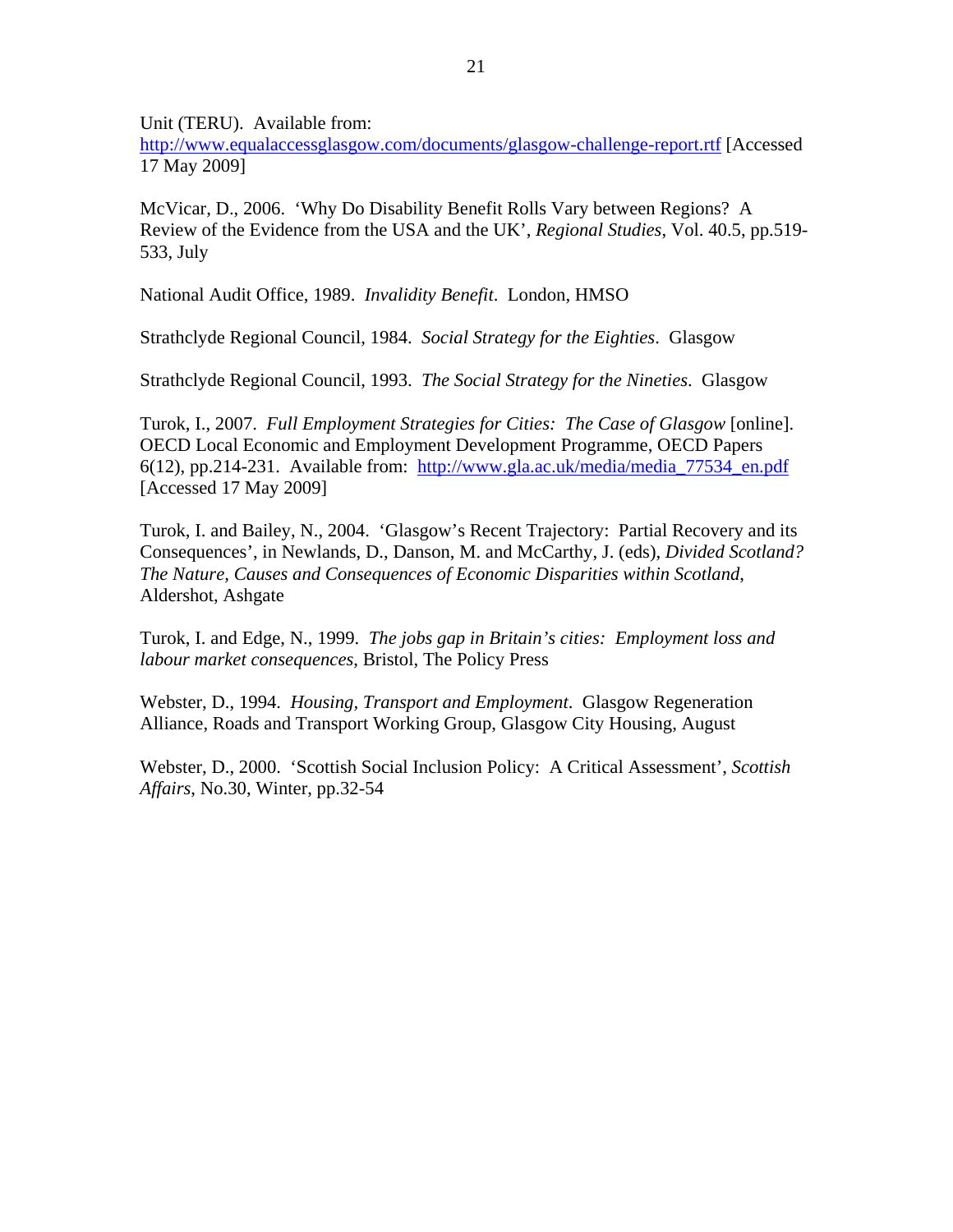## **Appendix 1. Regression analysis**

In order to investigate the relative importance of the various factors in the fall in IB/SDA claimants across British local authorities, a regression analysis was carried out. The variables used were as follows (see Table for summary statistics):

- *IB/SDA level*: IB/SDA claimants in November 1999 as a percentage of the working age population (as shown in Figure 2).
- *Change in IB/SDA level*: Percentage change between November 1999 and November 2008 in the percentage of the working age population claiming IB/SDA (as shown in Figure 2).
- *Change in jobs*: The percentage change in employee jobs between 1998 and 2007 as shown by the Annual Business Inquiry.
- *Time in Pathways to Work*: No. of months between local roll-out of Pathways to Work and November 2008.

The source for the first three variables was NOMIS. Roll-out dates for Pathways to Work were kindly provided by Janet Allaker of DWP.

The dependent variable was *Change in IB/SDA level.* Regression was by ordinary least squares. *Time in Pathways to Work* is mildly but significantly correlated (0.385) with *IB/SDA Level*. Otherwise the explanatory variables are uncorrelated.

## INSERT TABLE ABOUT HERE

The coefficient on initial IB/SDA level implies that a 1 percentage point higher level in the IB/SDA claimant proportion in 1999 is associated with a 1.8 percentage point greater fall in this proportion from 1999 to 2008. The coefficient on change in jobs implies that a 1% increase in the number of employee jobs between 1998 and 2007 is associated with a reduction of 0.1% in the proportion of the working age population claiming IB/SDA between 1999 and 2008. The coefficient on time in Pathways to Work implies that a year longer within this programme results in a 0.6 percentage point greater reduction in the proportion of the working age population claiming IB/SDA. However, the correlation between the first and third of these variables affects the measurement of these effects. The measured effects could also be affected by omitted variables.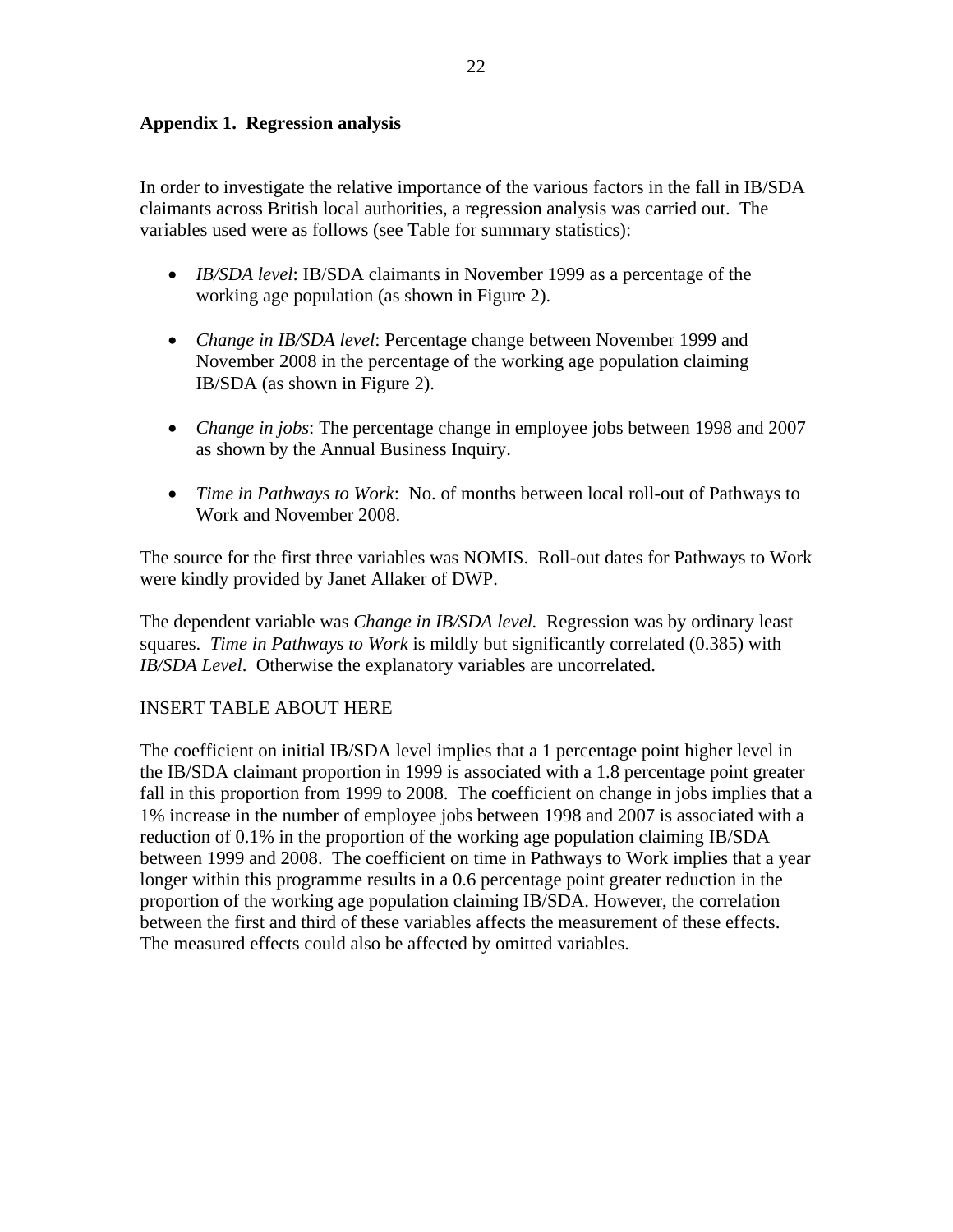## **Table. Regression Results**

| Constant/Independent | (1)         | (2)         | (3)         |
|----------------------|-------------|-------------|-------------|
| variable             |             |             |             |
| Constant             | 8.091***    | 9.349***    | 9.595***    |
|                      | (0.908)     | (0.966)     | (0.971)     |
| <b>IB/SDA</b> level  | $-1.923***$ | $-1.936***$ | $-1.843***$ |
|                      | (0.116)     | (0.114)     | (0.123)     |
| Change in jobs       |             | $-0.117***$ | $-0.117***$ |
|                      |             | (0.034)     | (0.034)     |
| Time in Pathways to  |             |             | $-0.050*$   |
| Work                 |             |             | (0.026)     |
| Adjusted $R^2$       | 0.420       | 0.437       | 0.441       |
| No. of observations  | 380         | 380         | 380         |

Dependent variable: *Change in IB/SDA level*

Note: Numbers in brackets are standard errors. Significance: \*\*\* at 0.001, \*\* at 0.01, \* at 0.05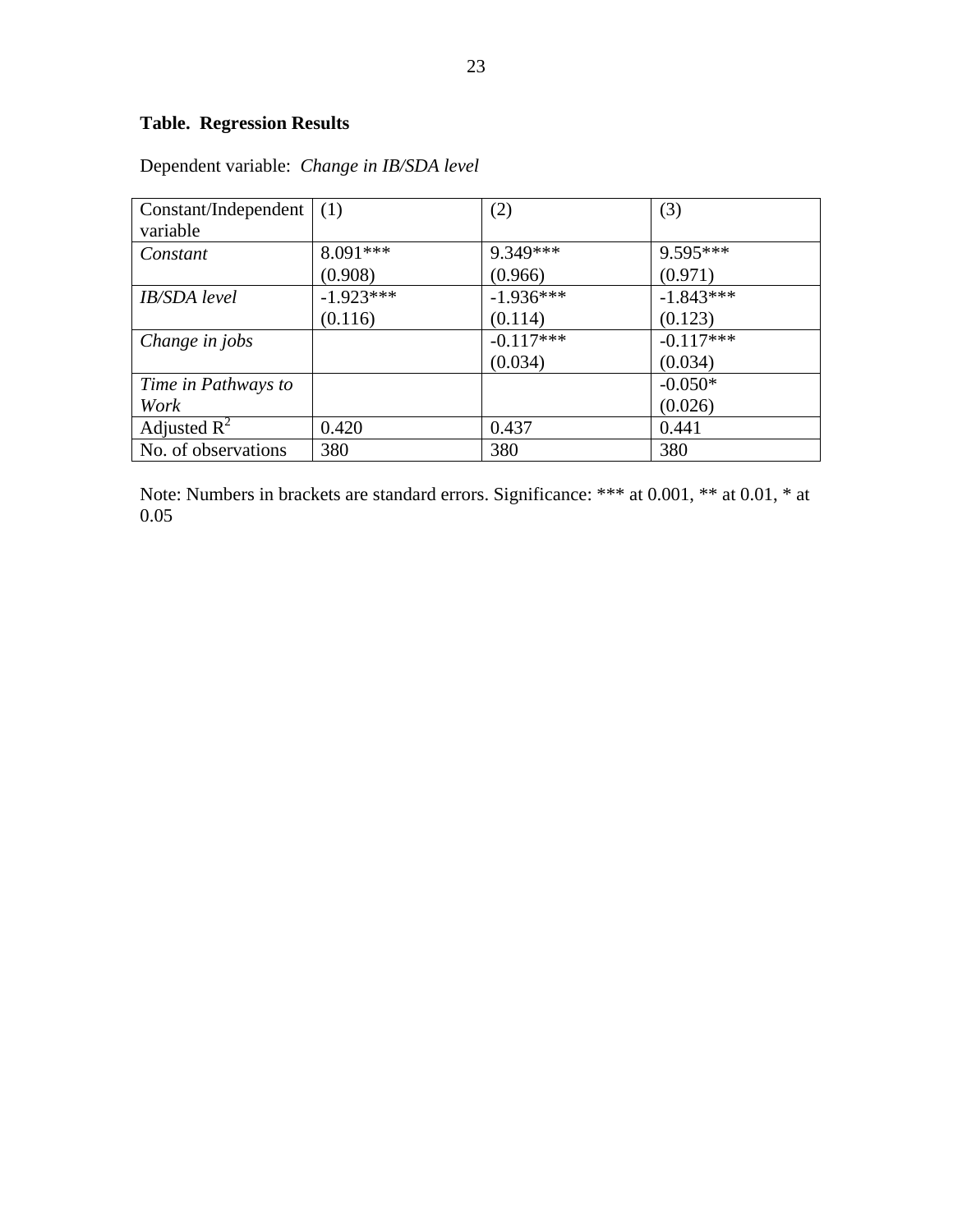



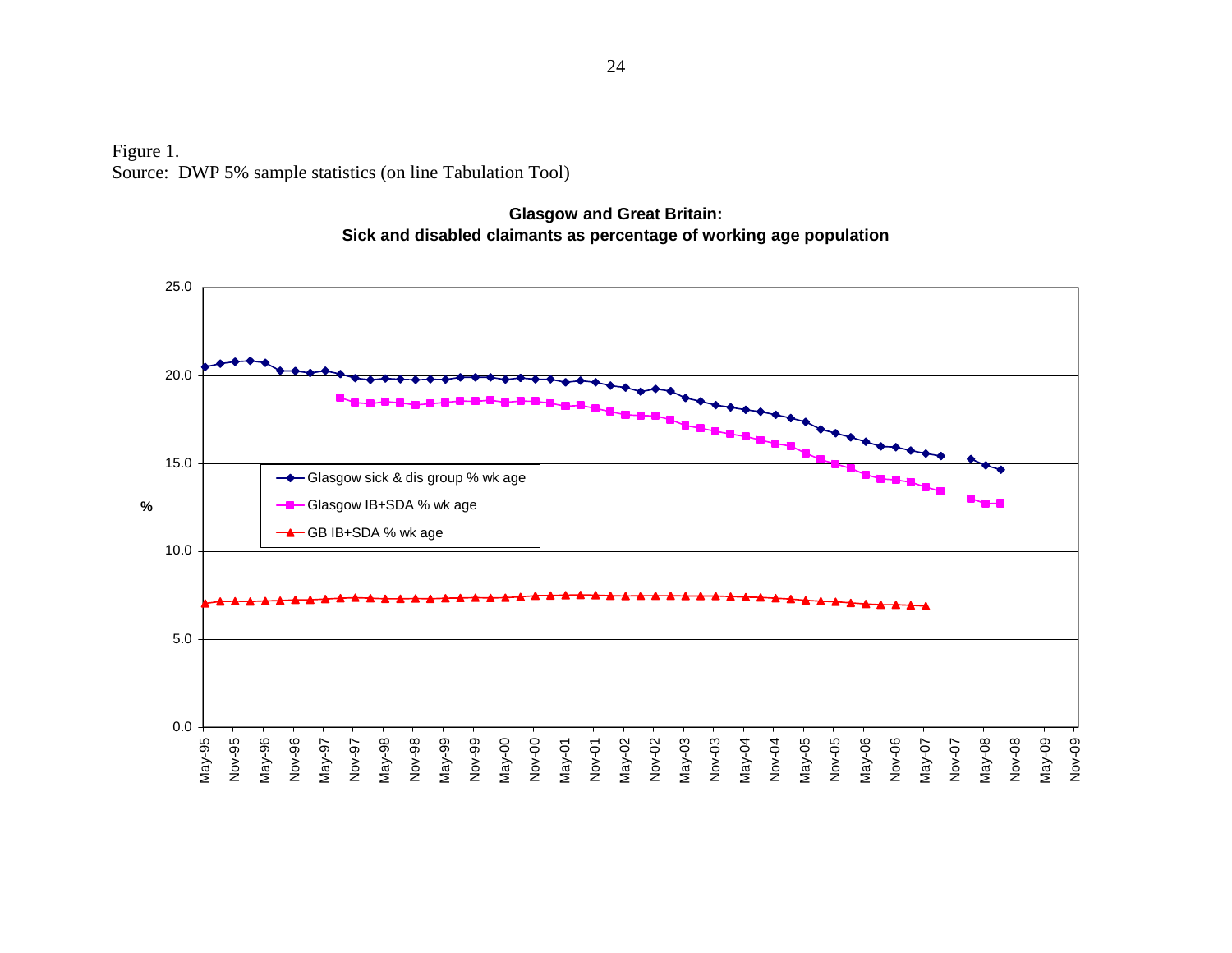Figure2.



## **GB local authorities: percentage change 1999-2008 in the percentage of working age population claiming IB/SDA by percentage claiming IB/SDA in 1999**

**% of working age population claiming IB/SDA in Nov. 1999**

Source: NOMIS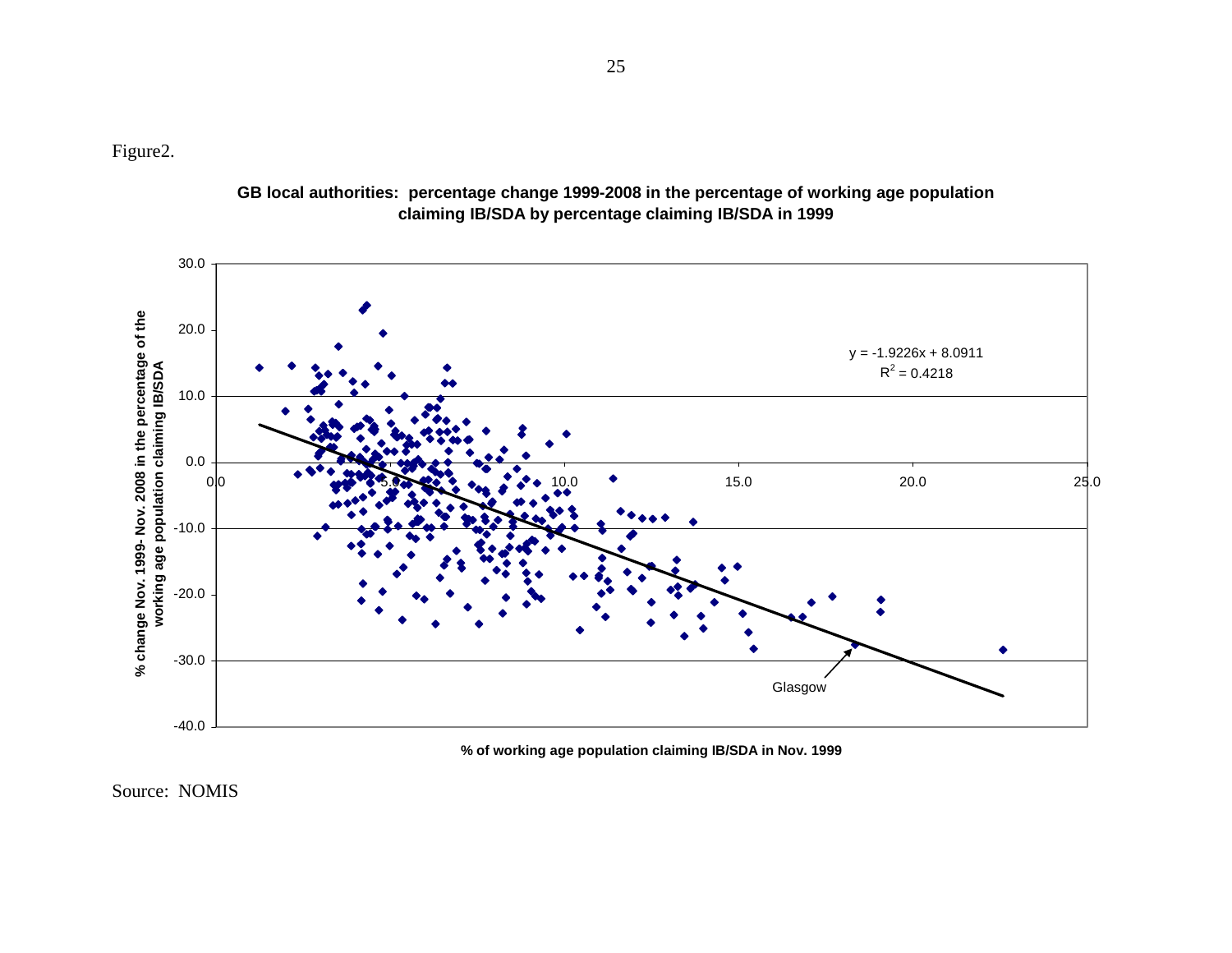Figure3.





Source: DWP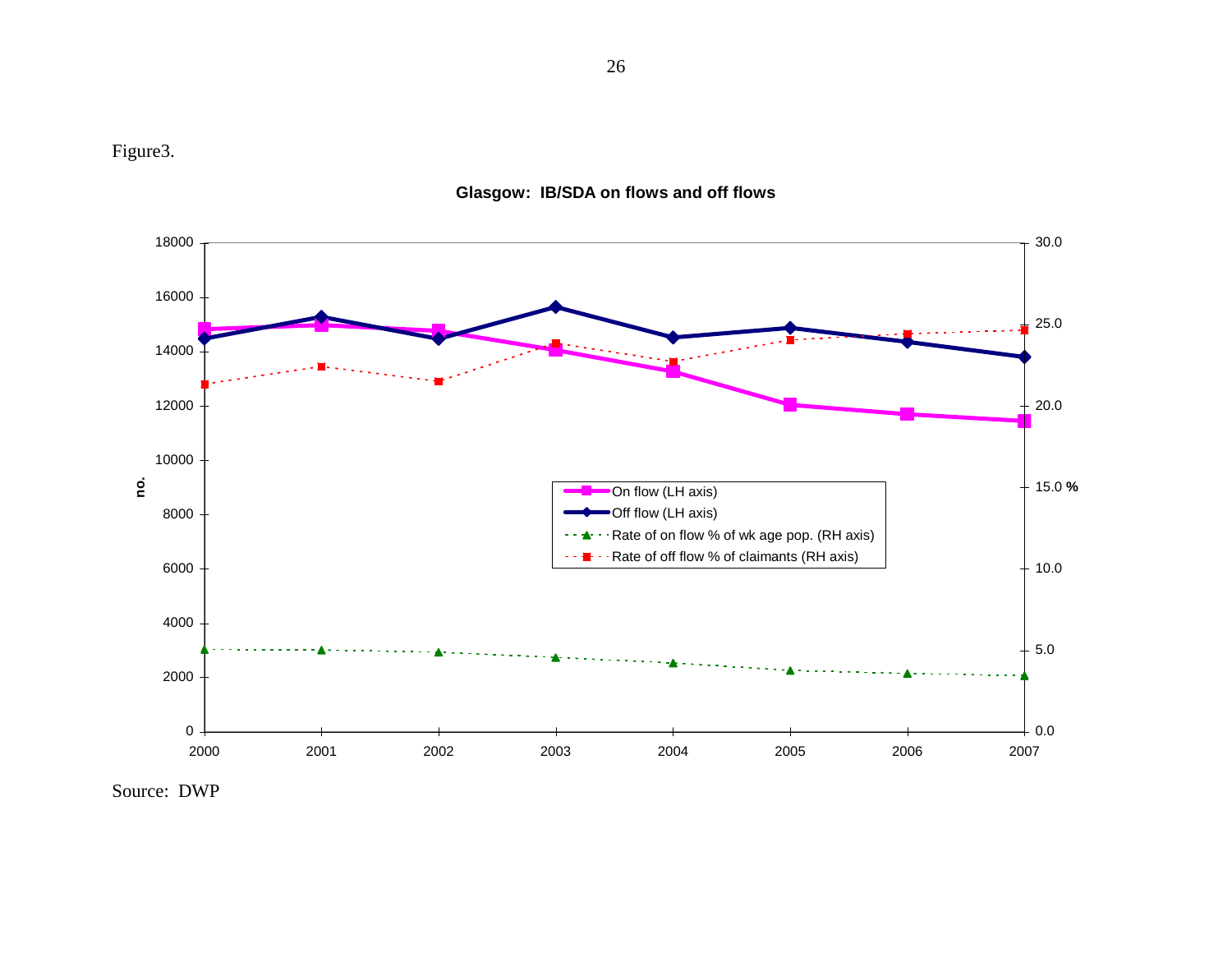

**Glasgow: New IB claimants by condition**

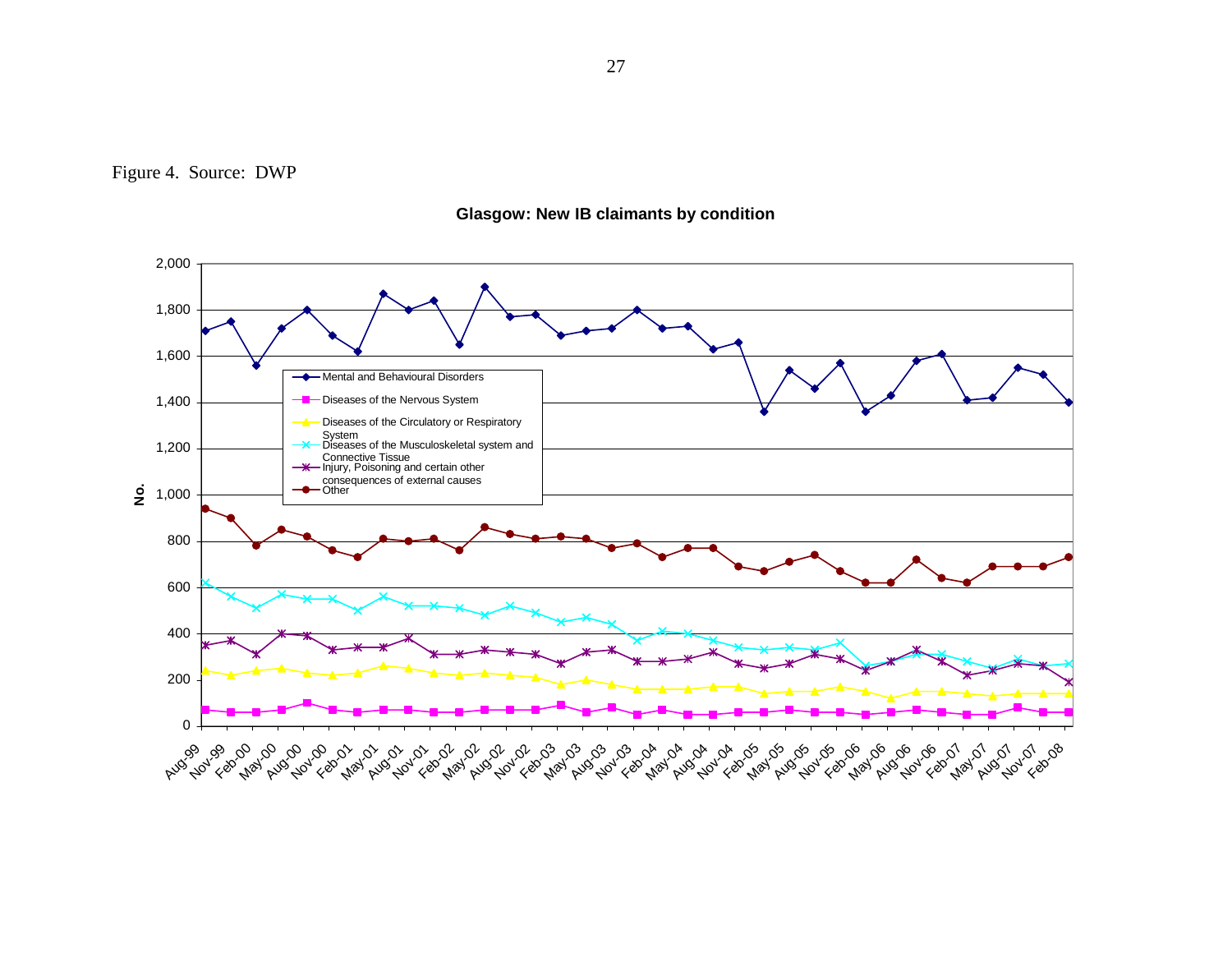



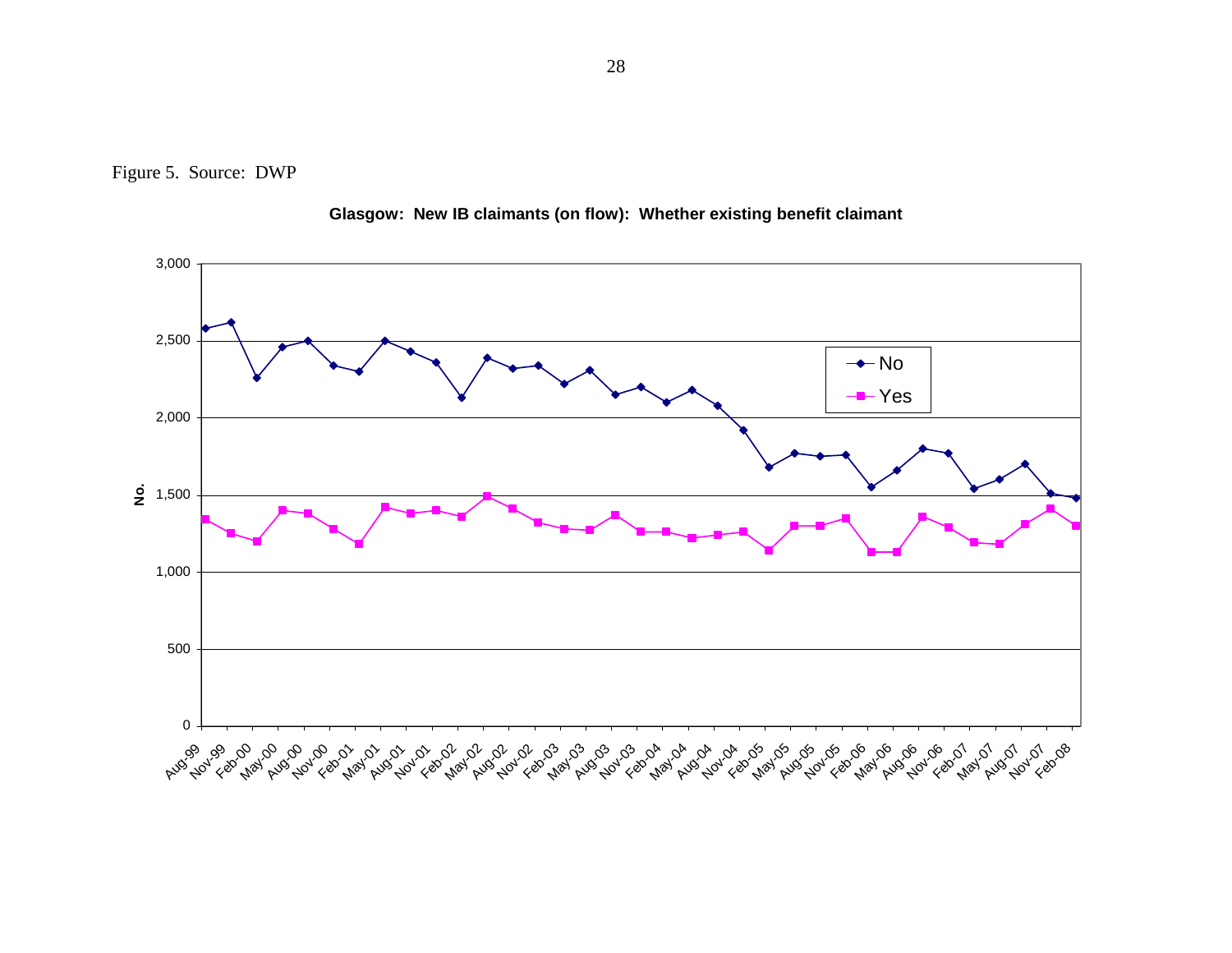



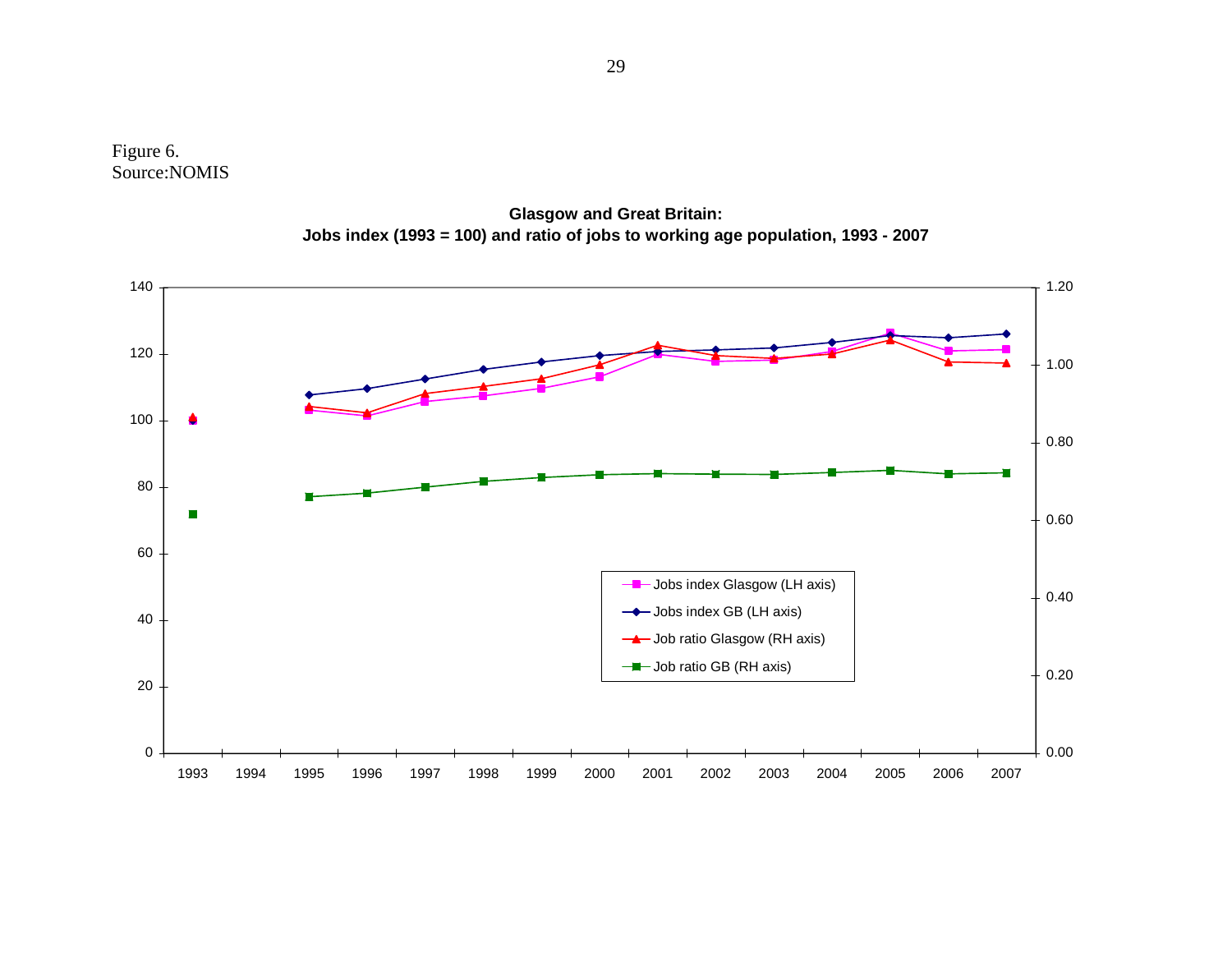





Source: NOMIS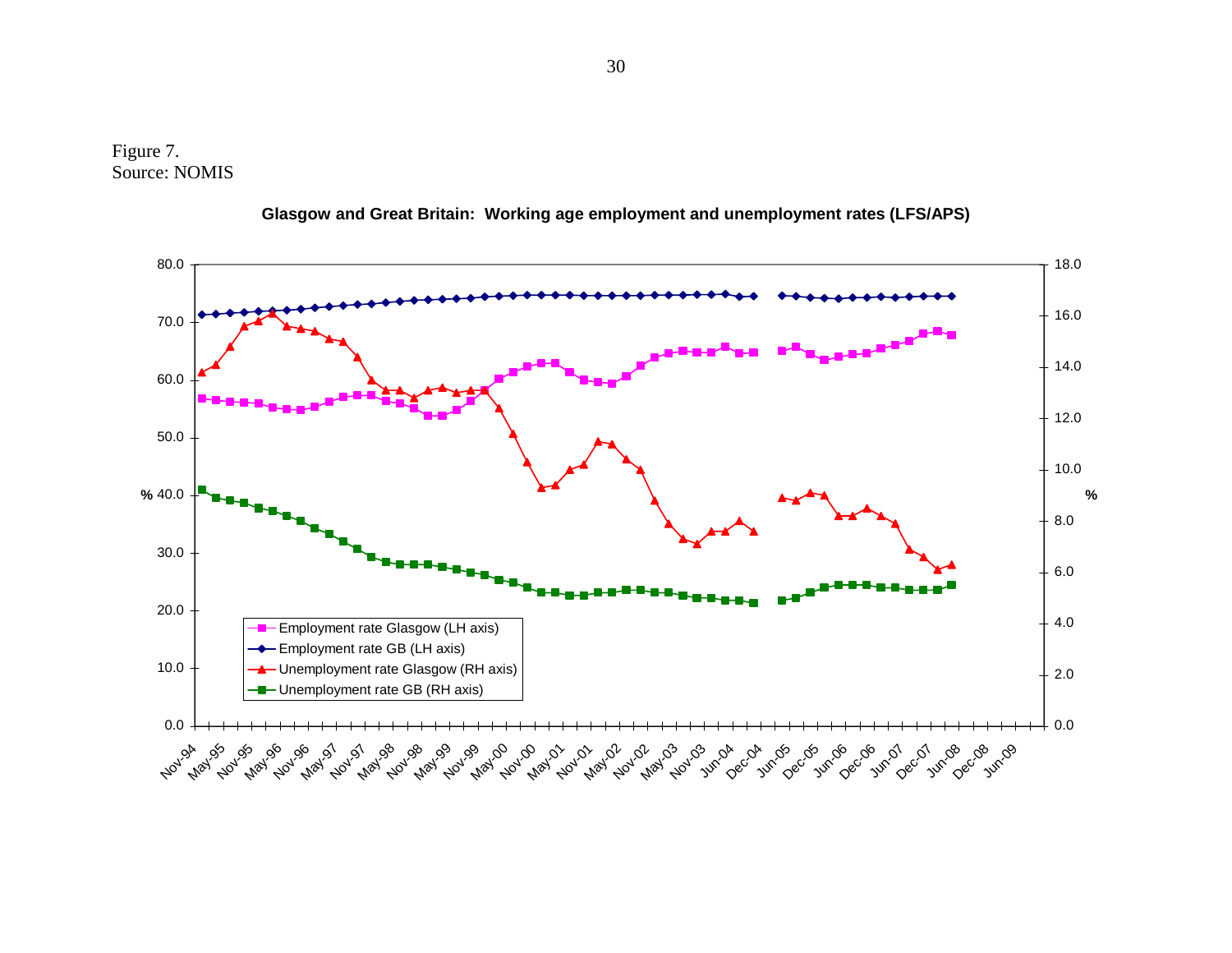



![](_page_31_Figure_2.jpeg)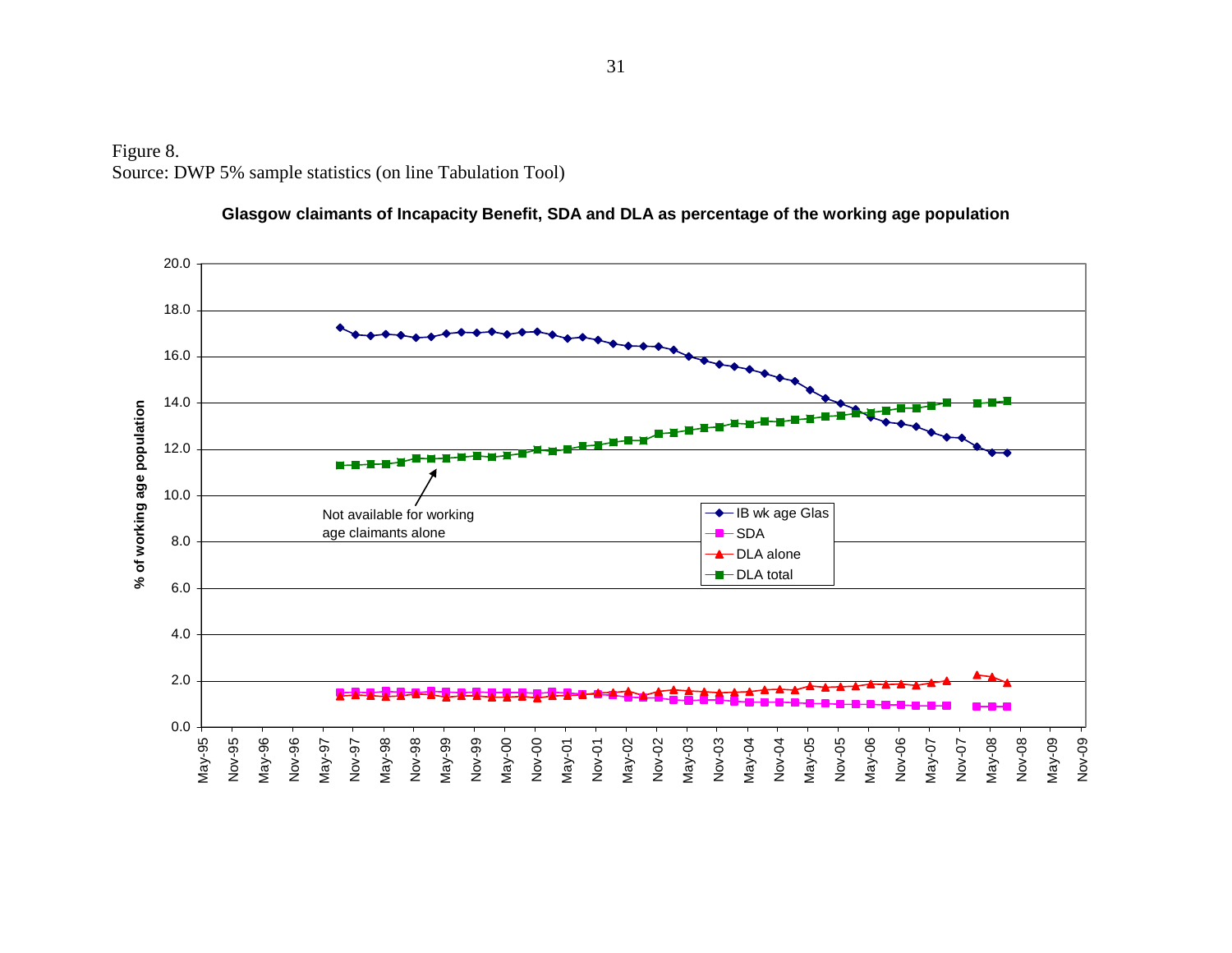![](_page_32_Figure_0.jpeg)

![](_page_32_Figure_1.jpeg)

#### **Glasgow: Inactive people wanting work by reason why not looking (LFS/APS)**